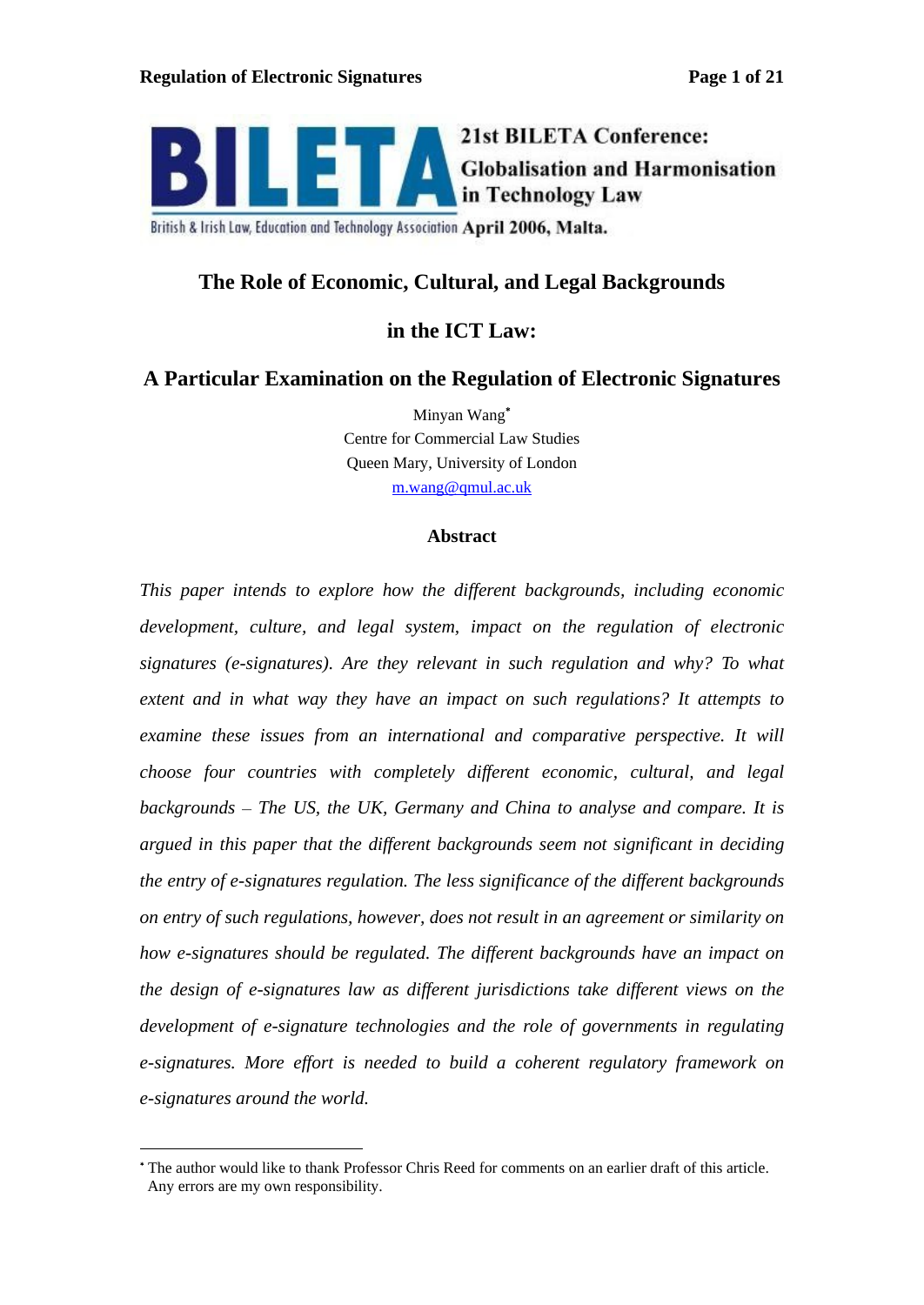**Key words:** Signature, Electronic Signature, Information and Communication Technology Law

## **1. Introduction**

The development of advanced technology, especially the advent of the Internet, greatly changes the ways in which people communicate and conduct the business. The Internet allows people to negotiate and transact without meeting or even knowing each other. However, it also places challenges on certain action which cannot be achieved in the electronic environment. For example, people cannot sign a document through the Internet where signing a document was usually thought to write down the name on a paper document. Electronic signatures (e-signatures) are developed to cater for this need.

An e-signature can be defined generically as "data in an electronic form in, affixed to or logically associated with, a data message, which may be used to identify the signatory in relation the data message and indicate the signatory's approval of information contained in the data message".<sup>1</sup> There are different types of e-signatures providing different levels of security. They include biometric records, scanned manuscript signatures, typing a name on electronic documents, digital signatures, etc. The digital signature utilises a Public Key Infrastructure (PKI), using a pair of keys a private key kept by the sender to encrypt the message and a public key available to the public to decode the message. It is often perceived as offering a higher degree of security than any other e-signatures.<sup>2</sup> To ensure that the digital signature belongs to the signatory, Certification Authorities (CAs) are introduced to issue ID certificate to verify the identity of the signatory and that the sender does in fact control the private

<sup>&</sup>lt;sup>1</sup> UNCITRAL, 2001, The Model Law on E-signature 2001, available at: [www.uncitral.org](http://www.uncitral.org). (last visited on 24 Feb.

<sup>06)</sup> <sup>2</sup> Scoville, A. W., Clear Signature, Obscure Signs, (1999) <sup>17</sup> *Cardozo Arts & Ent. L.J.* p.361; see also, Koger J.

L., "You Sign, E-sign, We all Fall Down: Why the United States Should not Crown the Marketplace as Primary Legislator of E-signatures", (2001) 11 *Transnal'l L. & Contemp. Probs.* 501.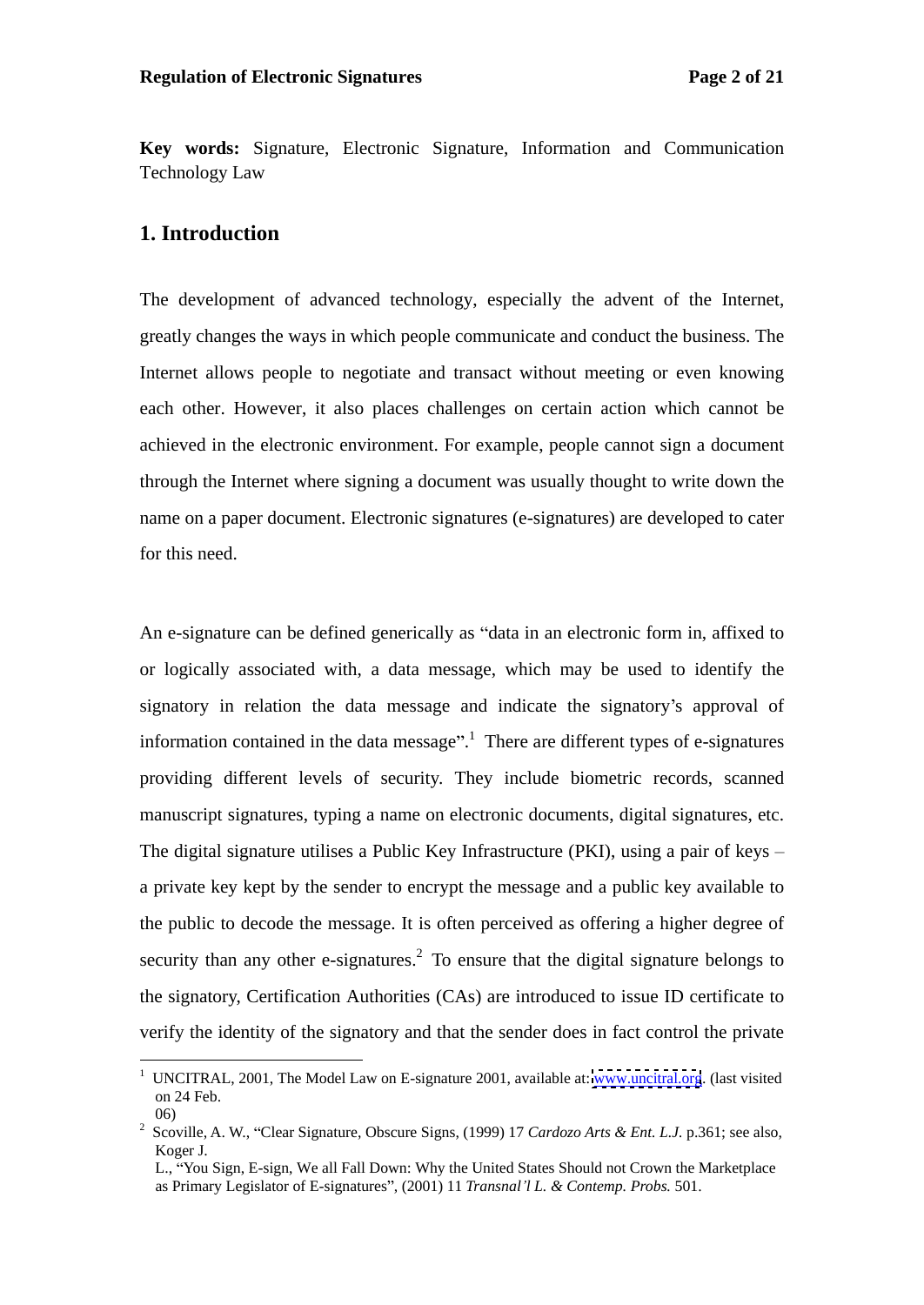key.

Although the e-signature technologies resolve the technical problem of signatures in transactions, they place great challenges on the validity of such e-signatures in law. Do they fulfil the requirement of signatures? Are they valid when used in a transaction? This uncertainty was thought to stifle the development of e-signature technology and e-commerce. Therefore, recent years have seen the adoption of numerous laws and regulations of e-signatures across the world to recognise e-signatures.<sup>3</sup> Despite of the difference in economy, culture and legal system between different jurisdictions, certain levels of legislation and legal reform have been taken or proposed by national governments in the last decade. It raises the question whether the information and communications technology (ICT) development makes the different backgrounds irrelevant in such regulations. If not, what kind of role do they play in such regulations?

This paper intends to examine this issue from an international and comparative perspective and therefore particularly look at four countries - the US, the UK, Germany and China. They are strong representatives of eastern and western countries, developed and developing countries, common and civil law countries. It will first identify the different economic, cultural, and legal backgrounds in these four countries. Second, the current regulatory status in these four countries will be critically examined and compared. Third, whether the different backgrounds are relevant to such regulation and why? To what extent and in which way? And last, there will be conclusion.

## **2. The different economic, cultural and legal backgrounds**

The world is multifarious, with different economic, cultural and legal backgrounds in each jurisdiction. It is impossible here to explore every country's economic, cultural

 <sup>3</sup> Brazell, L., *Electronic Signatures Law and Regulation*, 1st Ed, London: Sweet & Maxwell, 2004, P. 2.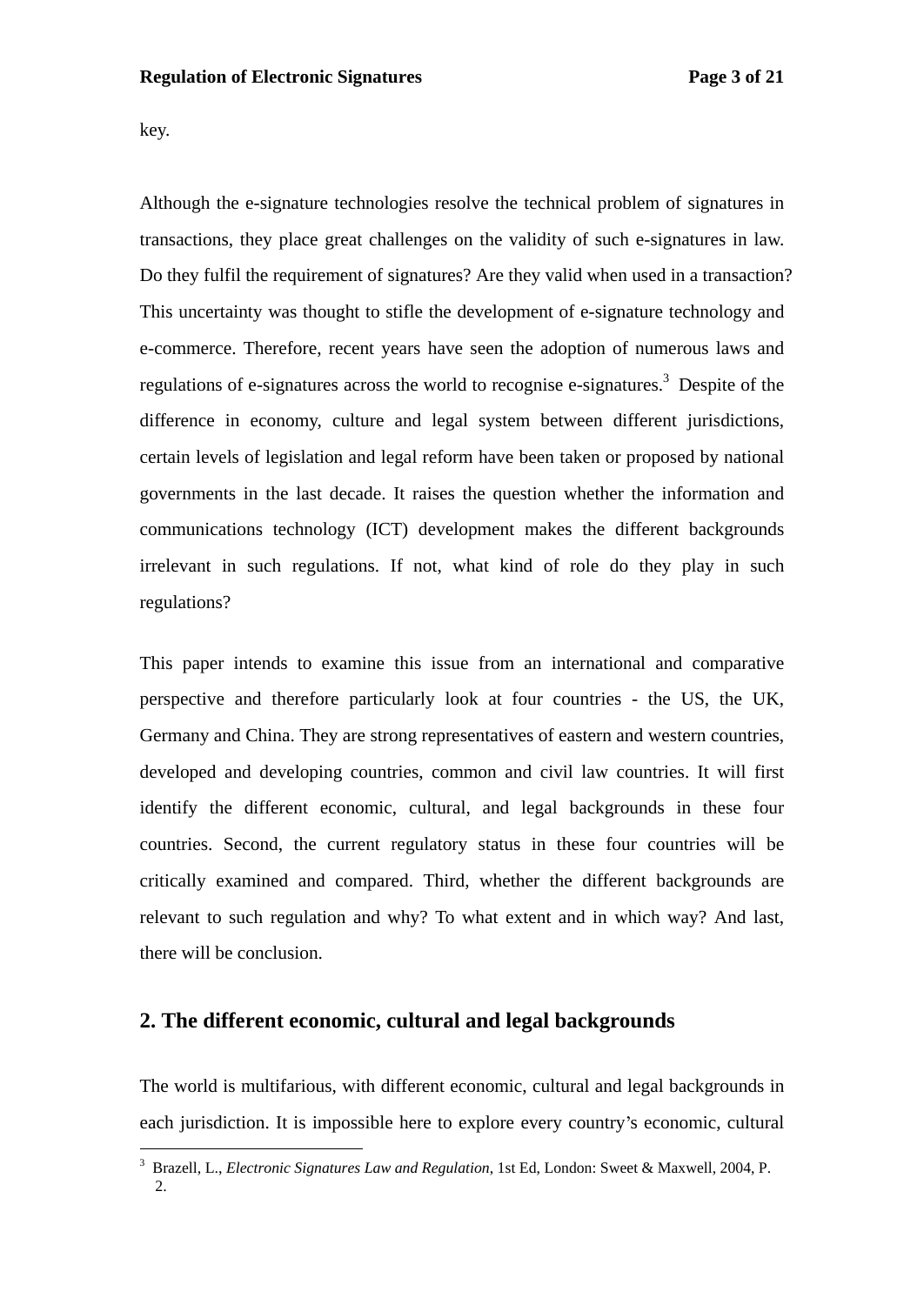and legal backgrounds. And therefore this paper would like to look at four countries with completely different backgrounds, the US, the UK, Germany and China.

#### **2.1 Economic gap between developed and developing countries**

The economic development around the world is uneven and there is huge gap between developed and developing countries. For example, the US remains the main engine of world economic growth.<sup>4</sup> Although the developing countries, such as China and India, are playing a more and more important role in the world, the gap between them is still large. For instance, the US has the most powerful economy in the world with Gross Domestic Product (GDP) of \$12,485.7 billion and per capita GDP of \$41,800 in 2005<sup>5</sup> The UK is a leading trading power and financial centre and one of the strongest in Europe with per capita GDP of \$30, 900. Germany, a technologically powerful economy, has per capita GDP of 29,700. On the other hand, with rapid economic development in the last few decades among developing countries, China announced its GDP in 2005 is RMB18,231.1 billion.<sup>6</sup> However, its per capita GDP is only ranked 118 in the world. Most developed countries adopted the market-oriented economy.<sup>7</sup> The private individuals and business firms enjoy more freedom, and the governments carry out intervention only when necessary. Although China has gradually changed from a centrally planned system to a more market-oriented economy, the government still plays an important role in the private sector.

With the development of advanced technology development, the gap between developed and developing countries was widen instead shorten. The developed countries have more economy power to construct the infrastructure needed to develop e-commerce; while in the developing countries, the inefficient infrastructure was regarded as a big barrier to e-commerce development. Despite of this, the market on

<http://www.bea.gov/bea/dn/gdplev.xls> (last visited on 6 Mar. 2006)<br>6 http://finance.gine.com.cn/g/20060125/10032305363.chtml (Chinase, lest visited on 6 Mar. 2006)

<sup>&</sup>lt;sup>4</sup> United Nations, "World Economic Situation and Prospect 2006", at

http://www.un.org/esa/policy/wess/wesp2006files/es<sup>2006\_english.pdf</sup> (last visited on 5 Mar. 2006) See a news from Bureau of Economic Analysis, U.S. Department of Commerce, http://www.bea.gov/bea/dn/gdplev.xls (last visite

 $\frac{\text{http://finance.sina.com cn/g/20060125/10032305363.shtml}}{\text{http://www.cio.gov/cio/mublication/forbook/conkor/2004rank.html (lost visited on 5 Mar. 2006)}$ 

<http://www.cia>.gov/cia/publications/factbook/rankorder/2004rank.html (last visited on 7 Mar. 2006)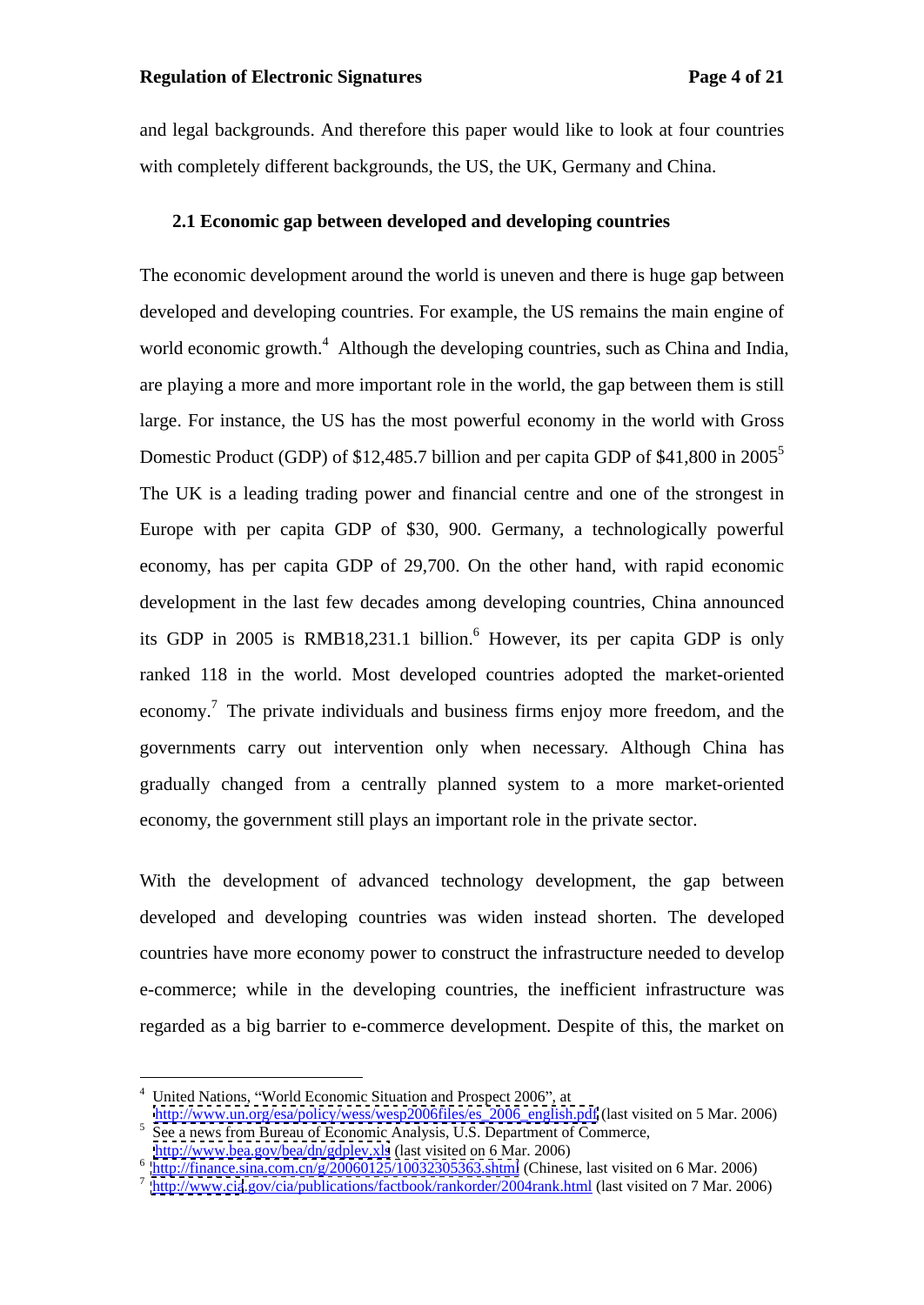the industry of e-signatures as well as e-commerce have not been fully developed in both developed and developing countries.

#### **2.2 Cultural diversity between eastern and western countries**

As we know, cultures cross the world are diverse, which affect people's daily life, behaviour, attitude and value. What is culture? There are, however, many different definitions. In this paper, Hofstede's definition would be adopted as his definition and research on culture was regarded very influential, unique and significant.<sup>8</sup> Hofstede defined 'culture' as "the mental programming-software of the mind", $9$  and refers to and refers to 'national culture', which is the collective programming of the mind acquired by a country<sup>10</sup>. He also divided culture into two dimensions: individualism vs. collectivism, which has been applied in social science, such as philosophy, sociology, politics, economics and psychology, etc. Individualism vs. Collectivism refers to the relations between individual and his/her family or fellows.<sup>11</sup> The distinction between individualism and collectivism are thought to be the main reason of the difference between national cultures.<sup>12</sup> Individualism refers to the loose relationship between individuals in one society, and everyone only look after himself or herself and his or her immediate family.<sup>13</sup> *Collectivism* refers to the close relationship in one society where strong and cohesive groups are formulated to protect individuals in exchange for unquestioning loyalty. <sup>14</sup> Triandis argues that all the cultures have the characteristics of individualism and collectivism and one culture may weigh

 <sup>8</sup> Mead, R. International management: cross-cultural dimensions (2nd. Ed). Blackwell Publishers Inc, 1998

<sup>9</sup> Hofstede, G. Cultures and organizations: soft ware of the mind. McGraw-Hill Book Company, 1991, p.4.

<sup>10</sup> Ibid; see also Hofstede, G., Culture's consequences: Comparing values, behaviors, institutions and organizations across nations (2nd Ed.). London, Sage Publications, Inc, 2001. 11 Ibid.

<sup>12</sup> Zandpour, F., & Harich, K. R. Think and feel country clusters: A new approach to international advertising standardization", (1996) 15 International Journal of Advertising 325-344.

<sup>13</sup> Ibid.

<sup>14</sup> Ibid.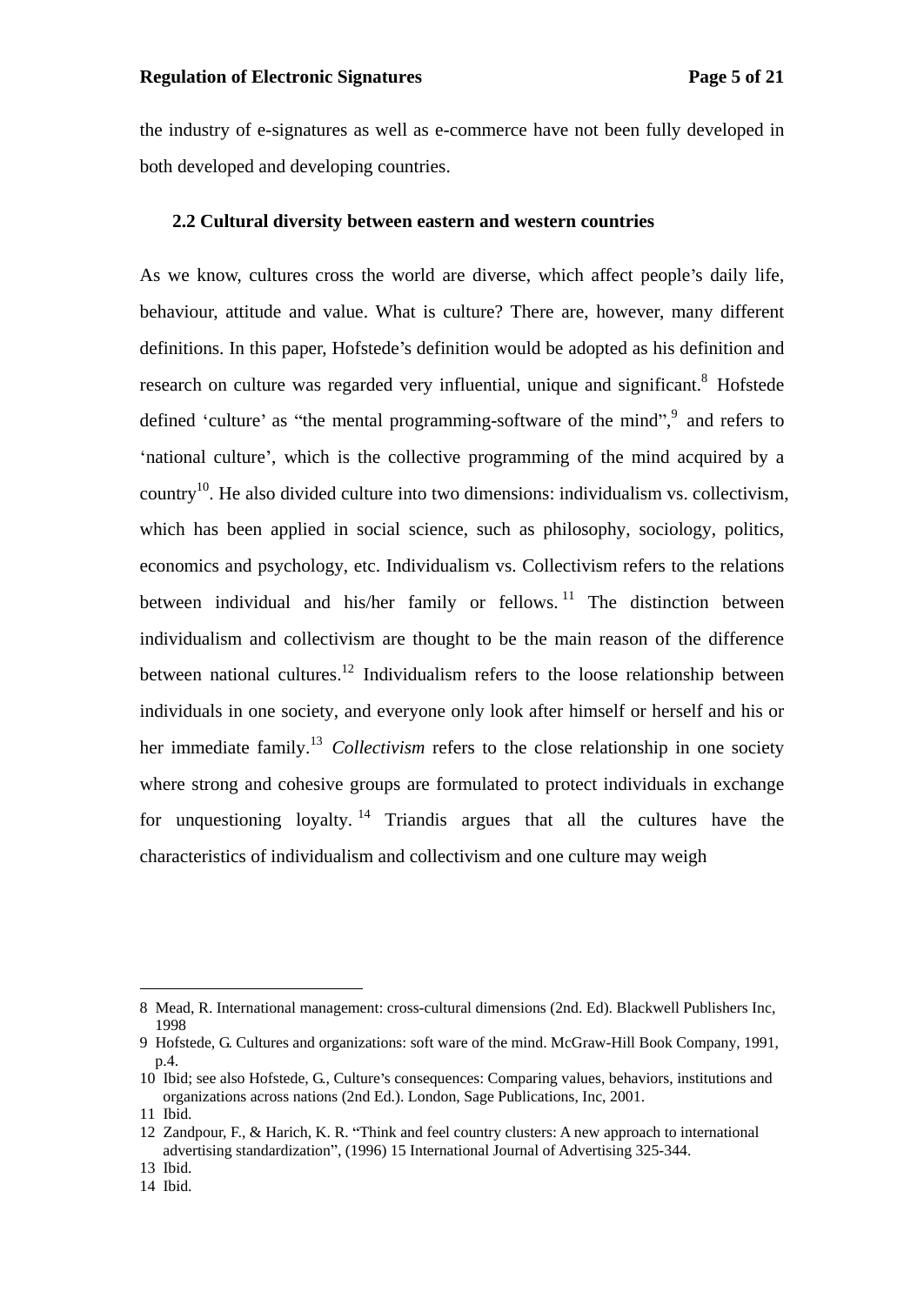individualism more than others.15

In most western countries, such as the US and the UK, the individualism characteristics are more obvious than those of collectivism. This might have an impact on the role of the governments. The individuals are more concerned with their own rights and the governments could not jeopardize the human right when carrying out actions. In the contrary, the characteristics of collectivism are more distinct in most eastern countries, such as China. For instance, people get used to resort to the governments and regard governments' decision authoritative and irrefutable. Although there are increasing awareness of individual's right and the constant efforts by the governments to protect individual's rights, the influence of collectivism in people's mind is ineradicable.

#### **2.3 Legal distinction between common and civil law countries**

The legal systems in the world could be generally divided into two categories: Common and Civil law systems. The civil law is a codified system of law where legislation is the primary source of law.<sup>16</sup> The judge decides a case by applying and interpreting the provisions of codes and statutes. The former decisions do not control the court in later cases. In the contrary, under thecommon law, cases are the primary source of law. The judge in later decisions must comply with the precedents. Therefore, the role of the judges in common law is much greater than the civil law. However, it is argued that these two legal systems are convergent because the common law countries have been and are increasingly legislating the statutes and codes in many areas of law, while the judges in civillaw jurisdiction increasingly rely

 <sup>15</sup> Triandis, H. C. Theoretical and methodological approaches to the study of collectivism and individualism". In U. Kim, H. Triandis, C. Kagitcibasi, & G. Yoon, (Eds.), Individualism and Collectivism: Theory method, and applications, 1994, Vol 18, p41-51. Thousand Oaks, California:

Aage Publications.<br>
<sup>16</sup> For a detailed study of the civil law system, please see James G. Apple & Robert P. Deyling, "A<br>
Primer on the Civil-Law System", 1995, at: Primer on the Civil-Law System", 1995, at:

[http://www.fjc.gov/library/fjc\\_catalog.nsf/autoframepage!openform&url=/library/fjc\\_catalog.nsf/DPub](http://www.fjc.gov/library/fjc_catalog.nsf/autoframepage!openform&url=/library/fjc_catalog.nsf/DPub) <lication!ope> nform&parentunid=A18D33FC1E8F0EB085256CA30067C10B

<sup>(</sup>last visited on 7 Mar. 2006)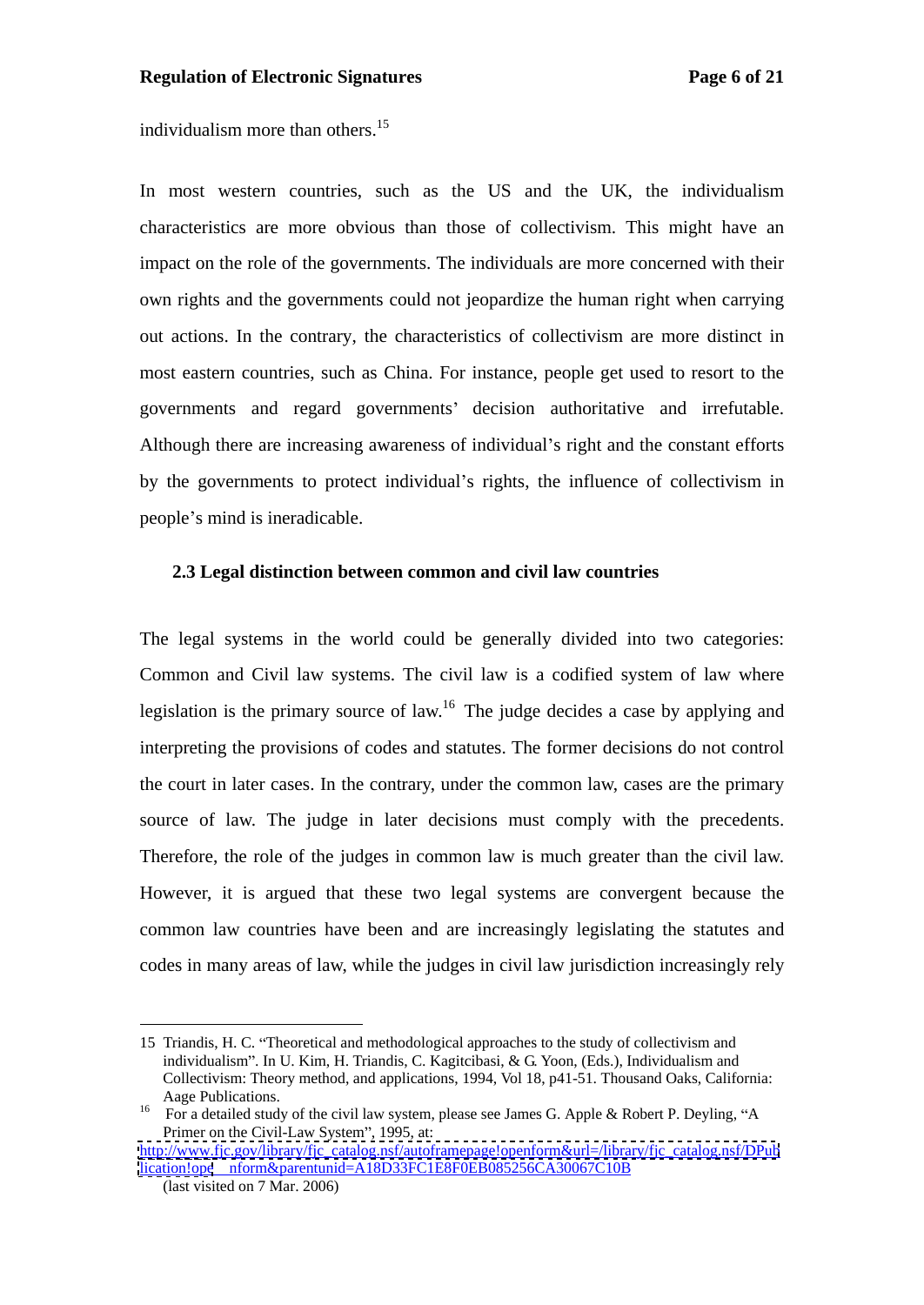on the precedents. $17$ 

The US is federal court system based on English common law. Each state hasits own legal system, most of which is also based on English common law. The UK is a strong representative of the common law countries. Germany and China belong to civil law countries. Since this paper will particularly examine the regulation of e-signatures, it will first look at the legal status of 'signatures'.<sup>18</sup> There is, however, no clear answer on what constitute a legally valid signature in most jurisdictions.<sup>19</sup> The concept of a signature seems to have been taken for granted or assumed.

## 2.3.1 The UK

It was generally held under the English law that a signature could be regarded valid regardless of its form, provided that it is to **authenticate the document**.<sup>20</sup> For example, seals (for some but not all types of document)<sup>21</sup>, pseudonyms<sup>22</sup> and  $^{22}$  and and identifying phrases<sup>23</sup>, printed names<sup>24</sup> and rubber stamps<sup>25</sup> are given legal validity in the relevant cases. The court firstly refers to whether the form used falls within the range of previous forms of signatures, and then to the functions performed by the

<sup>&</sup>lt;sup>17</sup> Caslav Pejovic, "Civil Law and Common Law: Two Different Paths Leading to the Same Goal", at <http://www.upf.pf/recherche/IRIDIP/RJP/RJP7/16Pejovic.doc> (last visited on 13 Mar. 06); D N MacCormick and R S Summers (eds) *Interpreting Statutes: A Comparative Study* (Dartmouth, Aldershot, 1993) and D N MacCormick and R S Summers *Interpreting Precedents: A Comparative*

*Study* (Dartmouth, Aldershot, 1997).<br><sup>18</sup> The examination in this section will be based on the laws applicable to all signatures, which do not

include the laws that are specifically about e-signatures.<br><sup>19</sup> The exception might be France. See Art. 1316-4 of the Civil Code, which provides that "The signature necessary to the execution of a legal transaction identifies the person who apposes it. It makes clear the consent of the parties to the obligations which flow from that transaction. When it is apposed by a public officer, it confers authenticity to the document."<br>http://www.legifrance.gouv.fr/html/codes\_traduits/liste.htm. (last visited on 13 Mar. 06)

<sup>&</sup>lt;sup>20</sup> Chris Reed, "What is a Signature" 2000, 3 the Journal of Information, Law and Technology (HILT).

<sup>&</sup>lt;sup>21</sup> *In re Doe d. Phillips v. Evans* 2 *LJ Ex* 193 (signature by seal valid for purposes of Insolvency Act);<br><sup>21</sup> *In re Doe d. Phillips v. Evans* 2 *LJ Ex* 193 (signature by seal valid for purposes of Wills Act).

 $^{22}$  Redding, in re (1850) 14 Jur 1052, 2 Rob. Ecc. 339.<br><sup>23</sup> Cook, In the Estate of (Deceased). *Murison v. Cook and Another*, [1960] 1 *All ER* 689 (holograph

will signed 'your loving mother')<br><sup>24</sup> *Brydges v. Dix* (1891) 7 TLR 215; *France v. Dutton*, [1891] 2 Q.B. 208. Typewriting has also been<br>considered in Newborne v. Sensolid (Great Britain), Ltd. [1954] 1 OB 45.

<sup>&</sup>lt;sup>25</sup> Ex parte Dryden (1893) 14 NSWR 77; *Goodman v J Eban LD* [1954] 1 QB 550; *London County Council v. Vitamins, Ltd.*, *London County Council v. Agricultural Food Products, Ltd*. [1955] 1 QB 45; *Lazarus Estates, Ltd. v. Beasley* [1956] 1 QB 702; *British Estate Investment Society Ltd v Jackson (HM Inspector of Tax* [1956] TR 397.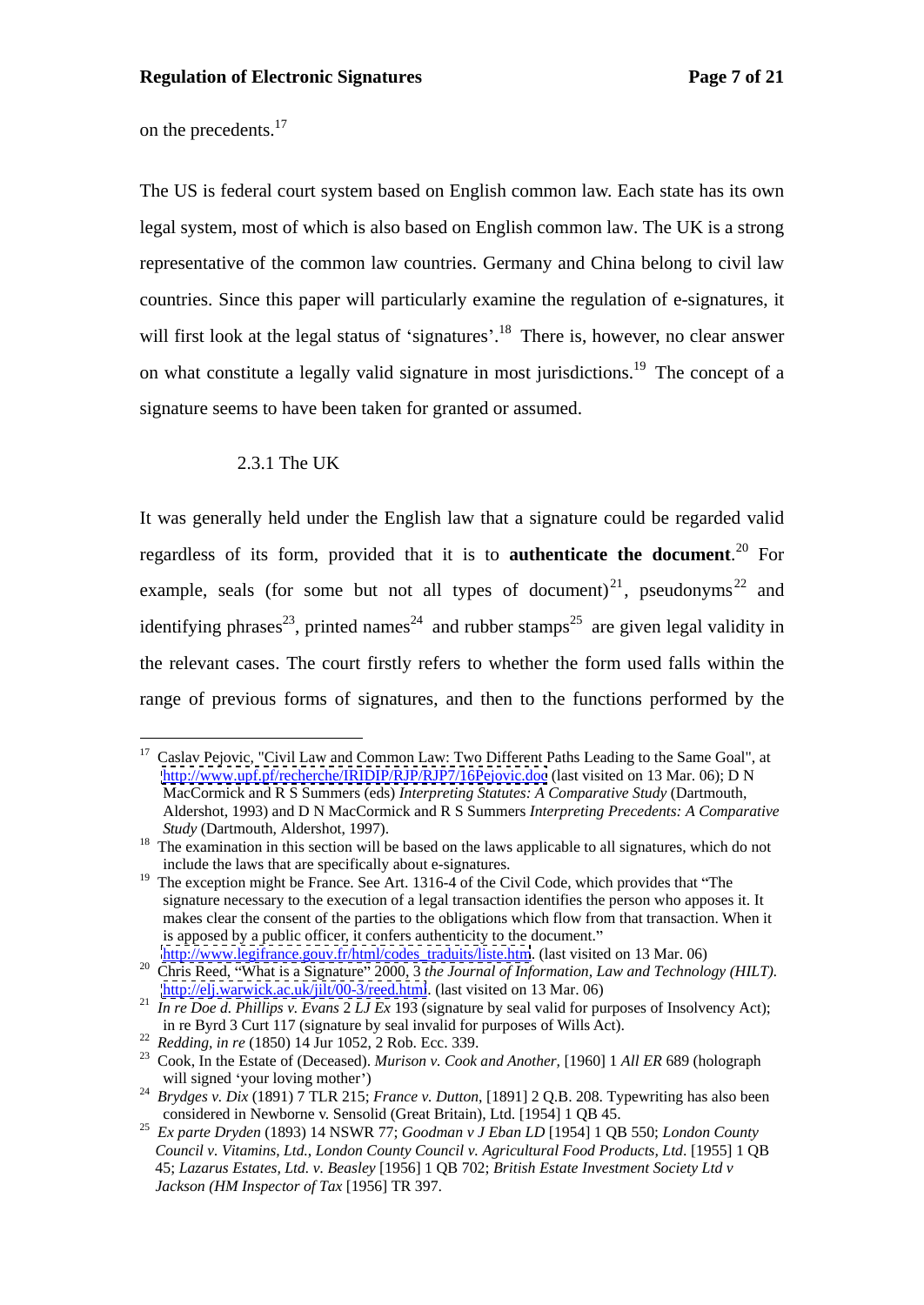particular form of a signature to assess whether it fulfils the function of a signature, that is, authenticating the document. If the signature could authenticate that document in that particular case, then that method of signature will be regarded valid.

### 2.3.2 The US

The US held a similar position with the UK. Various forms, including the signatory's initials<sup>26</sup>, an identification number<sup>27</sup>, printed name<sup>28</sup>, typed name<sup>29</sup>, rubber stamp<sup>30</sup>, , rubber stamp<sup>30</sup>, 30 , seal<sup>31</sup>, lithographed or engraved name<sup>32</sup>, or that made with a signature facsimile device<sup>33</sup> have been recognised valid provided that it indicates the signatory's intent to adopt the relevant document and to be bound by it. As stated in UETA, "whether any particular record is 'signed' is a question of fact. In any case the critical element is the intention to execute or adopt the sound or symbol or process for the purpose of signing the related record." $34$ 

#### 2.3.3 Germany

Although there is no definition of 'signature' under German law,  $\S$  126 of BGB provides that "If written form is prescribed by statute law, the document must be signed by the author with his own hand by the signature of his name or by means of a notarially attested mark.<sup>35</sup> It seems that only two forms - the handwritten signature and notarially attested mark, could fulfil the requirement of a signature. It is generally held that the combination of a written form and a signature served the function of identifying the signatory and guaranteeing the authenticity of the statement.<sup>36</sup> In

<sup>&</sup>lt;sup>26</sup> *United States v. Wexler,* 657 F. Supp. 966, 971 (E.D. Pa. 1987), rev'd on other grounds, 838 F.2d 88 (3d Cir. 1988). <sup>27</sup> *People v. Zavulunov*, 629 N.Y.S.2d 934, 936 (Crim. Ct. 1995). <sup>28</sup> *Carna v. Bessemer Cement Co.*, 558 F. Supp. 706, 708 (W.D. Pa. 1983).

<sup>&</sup>lt;sup>29</sup> Mohawk Airlines, Inc. v. Peach, 365 N.Y.S.2d 331, 338 (Sup. Ct. 1974).<br><sup>30</sup> Parshalle v. Roy, 567 A.2d 19, 27 (Del. Ch. 1989).<br><sup>31</sup> Zenith Radio Corp. v. Matsushita Elec. Indus., 505 F. Supp. 1190, 1224-25 (E.D. Pa. 1

Introduction of the Digital Signature", 1996, 3 *EDI Law Review* 25.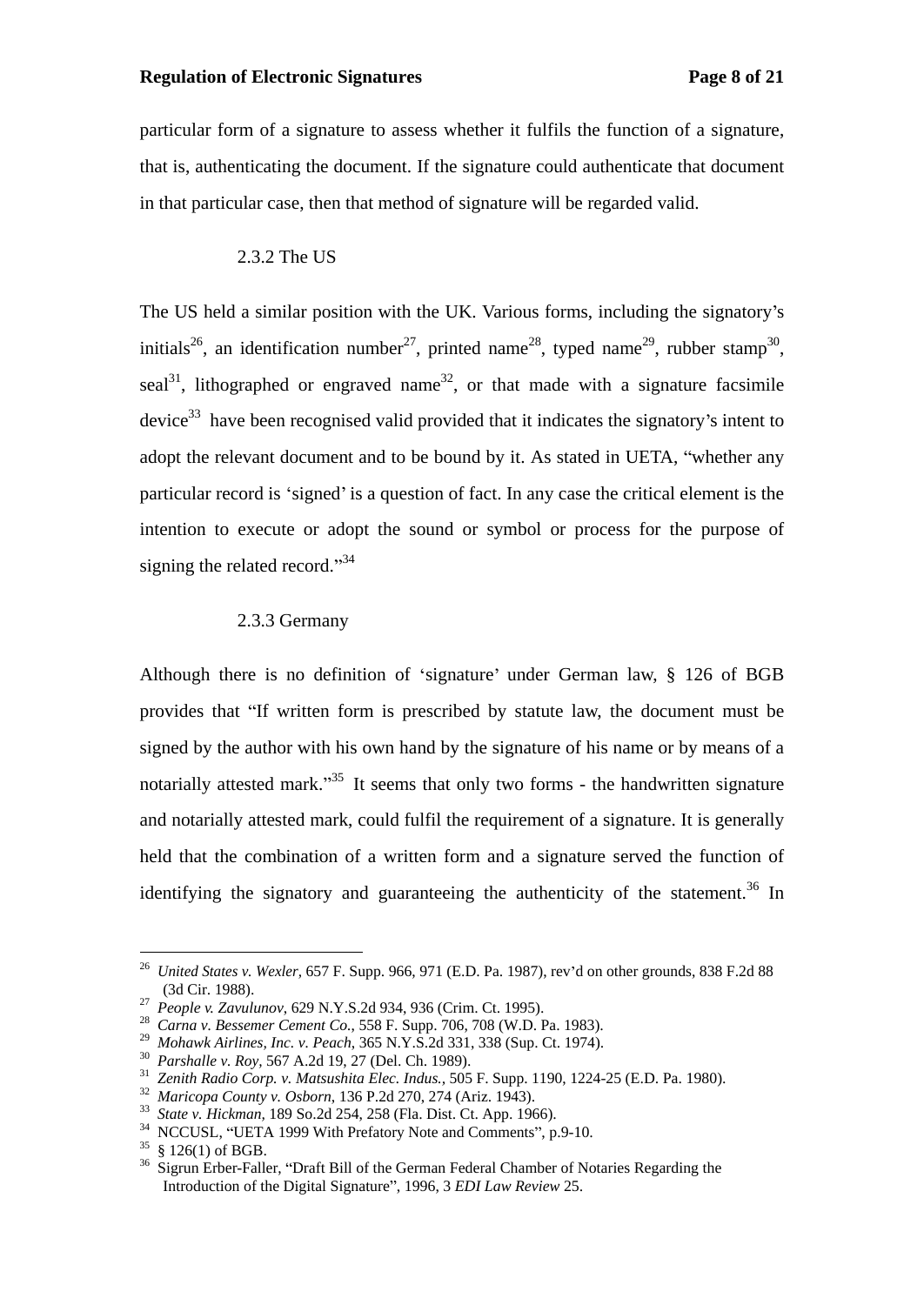#### **Regulation of Electronic Signatures Page 9 of 21**

relation to consumer protection, the warning function of the signature is generally emphasized. $37$  Some signature requirements also serve to protect the parties from rushing into the significant agreements.<sup>38</sup>

### $2.3.4 \text{ China}^{39}$

There is no definition of 'signatures' in almost all Chinese laws. Where a signature is required <sup>40</sup>, it usually provides that the signature or the seal will meet the requirement.<sup>41</sup> Article 7 the Negotiable Instruments Law (NIL) provides that "the signature and seal<sup> $1/42$ </sup> on a negotiable instrument mean the signature or seal or signature plus seal.  $\ldots$ The signature on a negotiable instrument shall be the true name of the person who signs it. $1.43$  However, this definition of a signature is very unclear. What is true name and must it be full name? Furthermore, does this definition apply to other documents than negotiable instruments? The signature, according to the interpretation by Supreme People's Court, refers to an individual's signature of his/her own name by his/her own hand.<sup>44</sup> It seems that a signature in Chinese law means the hand-written signature. Therefore, under the Chinese law, the requirement of a signature could be fulfilled by two methods, the hand-written signature and a seal. The purposes of the requirement of a signature by the law are not explicitly expressed in the law or the interpretation by the courts. However, it is generally held that a signature is to provide the identity of the parties and the approval of the signed

<sup>37</sup> Christopher Kuner, "German Consumer Association Denounces EU Draft Digital Signature Directive", at:<http://www.kuner.com/data/sig/verbrauc.htm>. (last visited on 13 Mar. 06)

<sup>38</sup> For example, contracts for the purchase of land, section 313 of the civil code.

<sup>39</sup> Please note that the introduction of China in this paper is on mainland China, not including Hongkong, Macao and Taiwan.

<sup>40</sup> See for example, Art. 386, 387of the Contract Law; Art. 65 of the General Civil Code; Art. 22 of the Company Law.

<sup>41</sup> In practice, the hand-written signature and the company's or institute's seal are added to the document in many circumstances.

<sup>42 &</sup>quot;The Signature and Seal" is actually the translation of one terminology in Chinese, called "Qianzhang". Qianzhang .

<sup>43</sup> An English version could be found at:<http://www.colaw.cn/findlaw/finance/instruments.htm> (last visited on 6 March 2006). Please note that there may be more due to the limitation of the individual ability.

<sup>44</sup> See, e.g., Supreme People's Court's opinion concerning several issues about implementation of the Succession Law art. 40 (dated October 11,1985). (in Yongjun Jin, "Driving Off a Tiger, But Leading a Wolf - A Review of Chinese Contract Law Art. 11", ICEC'05, August 15-17, 2005, Xi an, China.)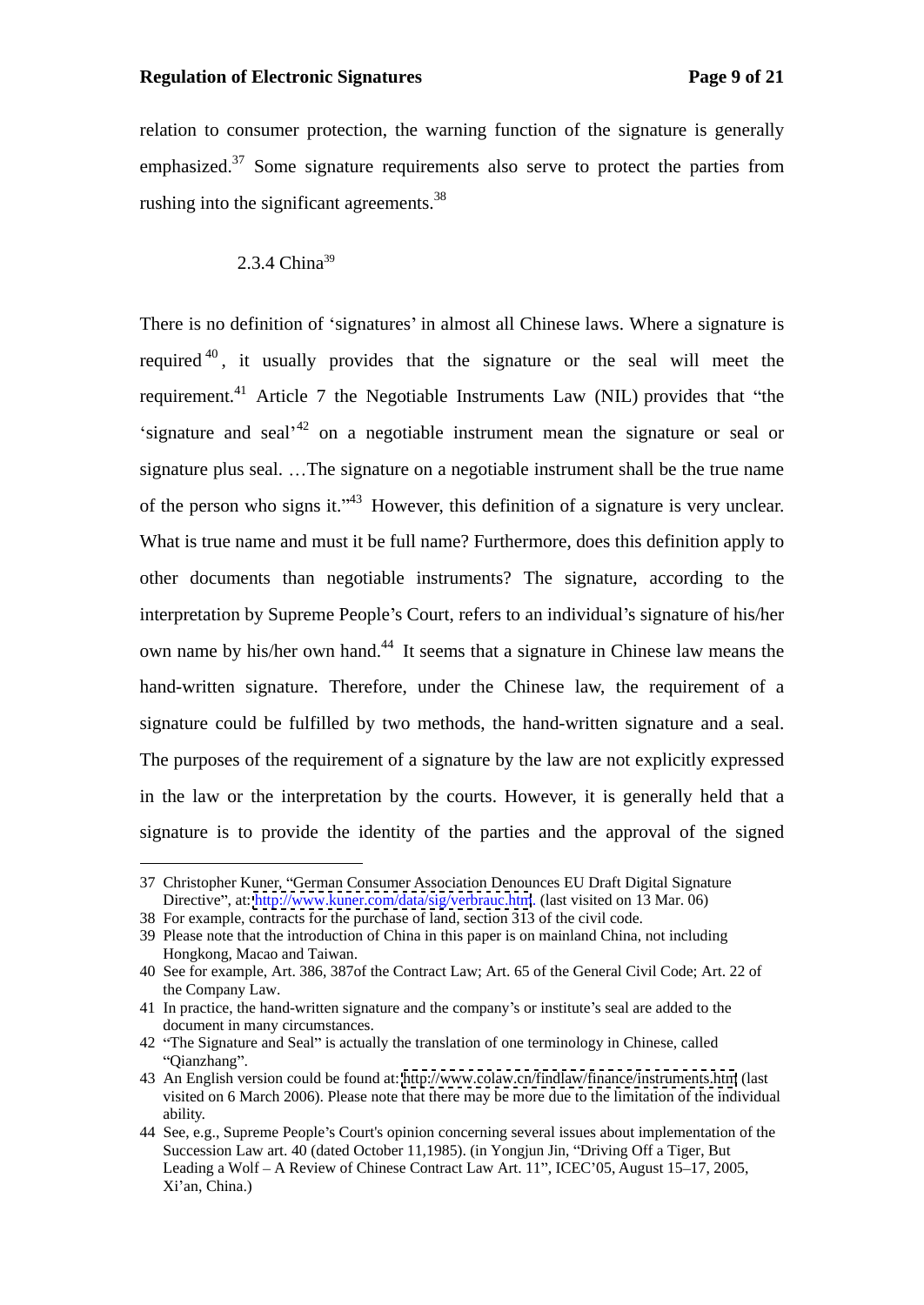documents.<sup>45</sup> In some cases, it is to provide the integrity of the signed documents.

2.3.5 Summary

From the discussion above, it was found that how to fulfil the signature requirement is completely different between the US, the UK and Germany and China. The UK and the US allows multiform signatures provided that it could be used to authenticate the document. Contrarily, Germany and China have a restrict form requirement on signatures. Only two methods, the hand-written signature, notarially attested mark or seal could fulfil the signature requirement. It seems that German and China take a more 'restrictive' form requirement on a signature than that of the UK and the US.

## **3. The regulation of e-signatures around the world**

Although there are many debates on whether there is the need to regulate e-signatures and if so, how they should be regulated, recent years have seen the adoption of numerous laws and regulations of e-signatures across the world.<sup>46</sup> More than 50 countries around the world, including common and civil law countries, developed and developing countries, and eastern and western countries, have enacted or proposed the legislation as such.<sup>47</sup> It is said that the regulatory activities in the area of e-commerce, especially e-signatures, is much surprising compared with other areas of the  $law<sup>48</sup>$ . 48 especially e-signatures, is much surprising compared with other areas of the law<sup>48</sup>.<br>These high legislative initiatives, however, do not result in an agreement or similarity on how e-signatures should be regulated. Various jurisdictions designed the e-signatures laws in a very different way.

### **3.1 The different structure of the e-signatures law**

The legislation relating to e-signatures in the UK is the Electronic Communications

<sup>&</sup>lt;sup>45</sup> See for example, the contract by memorandum is concluded when signatures or seals was made. Art.  $32$  of the Contract Law. See also, Yongjun Jin, note 44. 32 of the Contract Law. See also, Yongjun Jin, note 44.<br><sup>46</sup> Lorna Brazell, note 3, P. 2.<br><sup>47</sup> See a review of the legislation around the world in Lorna Brazell, note 3.<br><sup>48</sup> Ibid.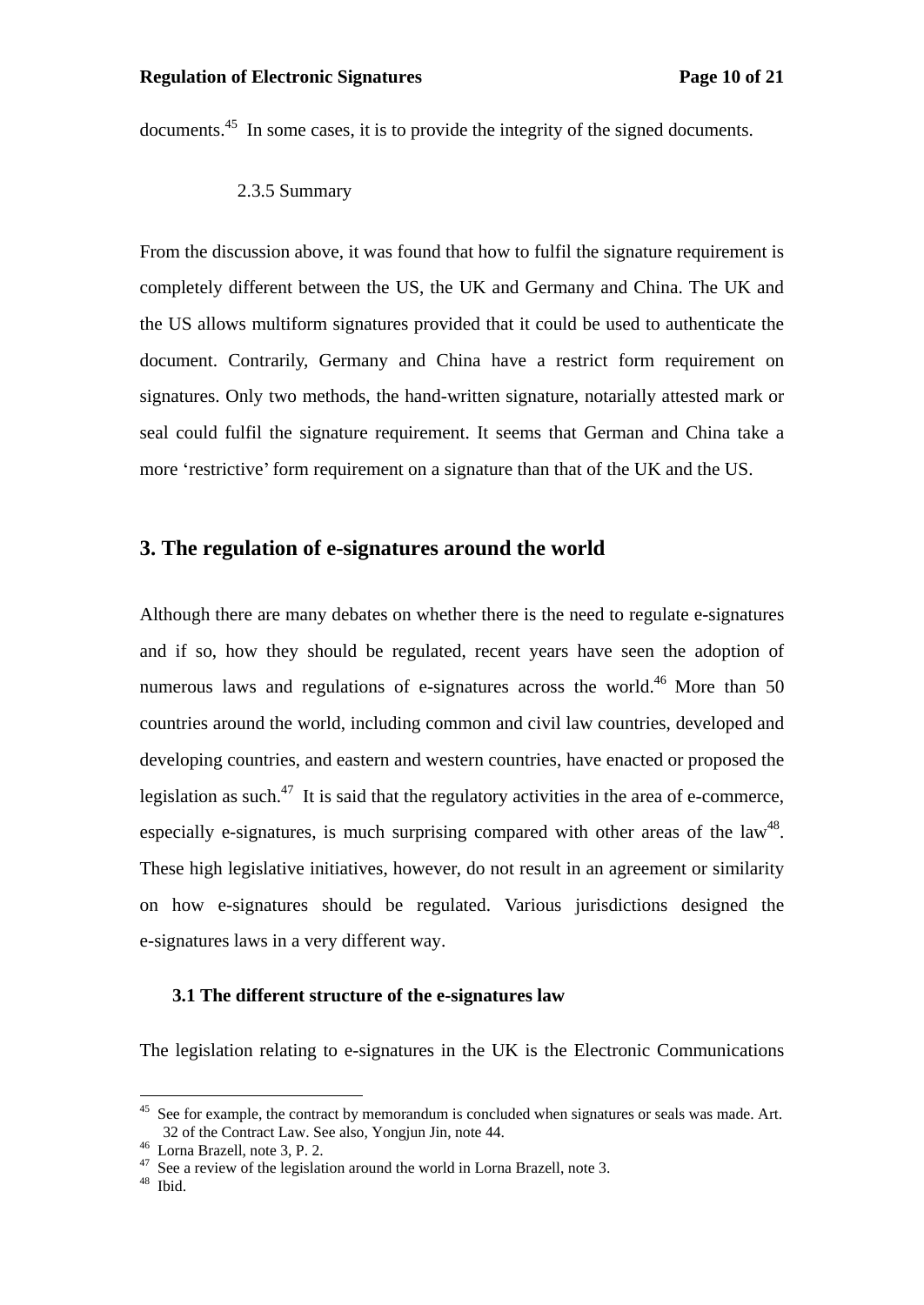#### **Regulation of Electronic Signatures Page 11 of 21**

Act 2000 (ECA) and the Electronic Signatures Regulation 2002 (ESR). The ECA clarifies legal status of e-signatures; gives the government powers to modernise outdated legislation so that the option of electronic communication and storage can be offered as an alternative to paper; and provides a fallback to self-regulatory schemes that will ensure the quality of e-signature and other cryptography support services.<sup>49</sup> The ESR was enacted to implement the EU Directive on a Community Framework for Electronic Signatures  $(DES)^{50}$ . The provisions of this directive relating to the supervision of certification-service-providers, their liability in certain circumstances and data protection requirements are implemented in this regulation. The provisions on the admissibility of e-signatures as evidence in legal proceedings are implemented in the ECA.

In the US, there have been a number of states that have enacted their own legislations on e-commerce and e-signatures since  $1995$ <sup>51</sup>. These states, however, take divergent approaches which result in the inconsistency on the regulations between states.<sup>52</sup> In 2000, the Electronic Signatures in Global and National Commerce Act (E-sign) was promulgated by the Congress to promote the uniformity of the legislation governing e-signatures. Besides the nature and reliability of e-signatures, E-sign also contains the provisions on consumer disclosure<sup>53</sup>, which concerned with the issues of consumer protection when using electronic record. Unlike the UK or other countries, E-Sign says nothing about the conduct or liability of the signatory, recipient or the CAs.

In Germany, the Digital Signature Act came into existence in 1997 and adopted a

 <sup>49</sup> <http://www2.dti.gov.uk/industries/ecommunications/regulation.html> (last visited on 13 Mar. 06)

<sup>50</sup> Directive 1999/93/EC of the European Parliament and of the Council of 13 December 1999 on a Community Framework for Electronic Signatures, Official Journal of European Communities, L 13/12, 19/1/2000.

<sup>51</sup> Amillia H. Boss. Electronic Commerce and the Symbiotic Relationship Between International and Domestic Law Reformation", (1998) 72 Tul. L. Rev. 1970; Ian A. Rambarran, "I Accept, But Do They? ... The Need for Electronic Signature Legislation on Mainland China", (2002) 15 Transnational Lawyer 413; Anda Lincoln, "Electronic Signature Laws and the Need for Uniformity in the Global Market", (2004) 8 The Journal of Small & Emerging Business Law 71.

<sup>52</sup> For a table of these state's legislation, please see<http://www.mbc.com/ecommerce/legislative.asp>. (last visited on 13 Mar. 06)

<sup>53</sup> Sec.  $(101)(c)$ .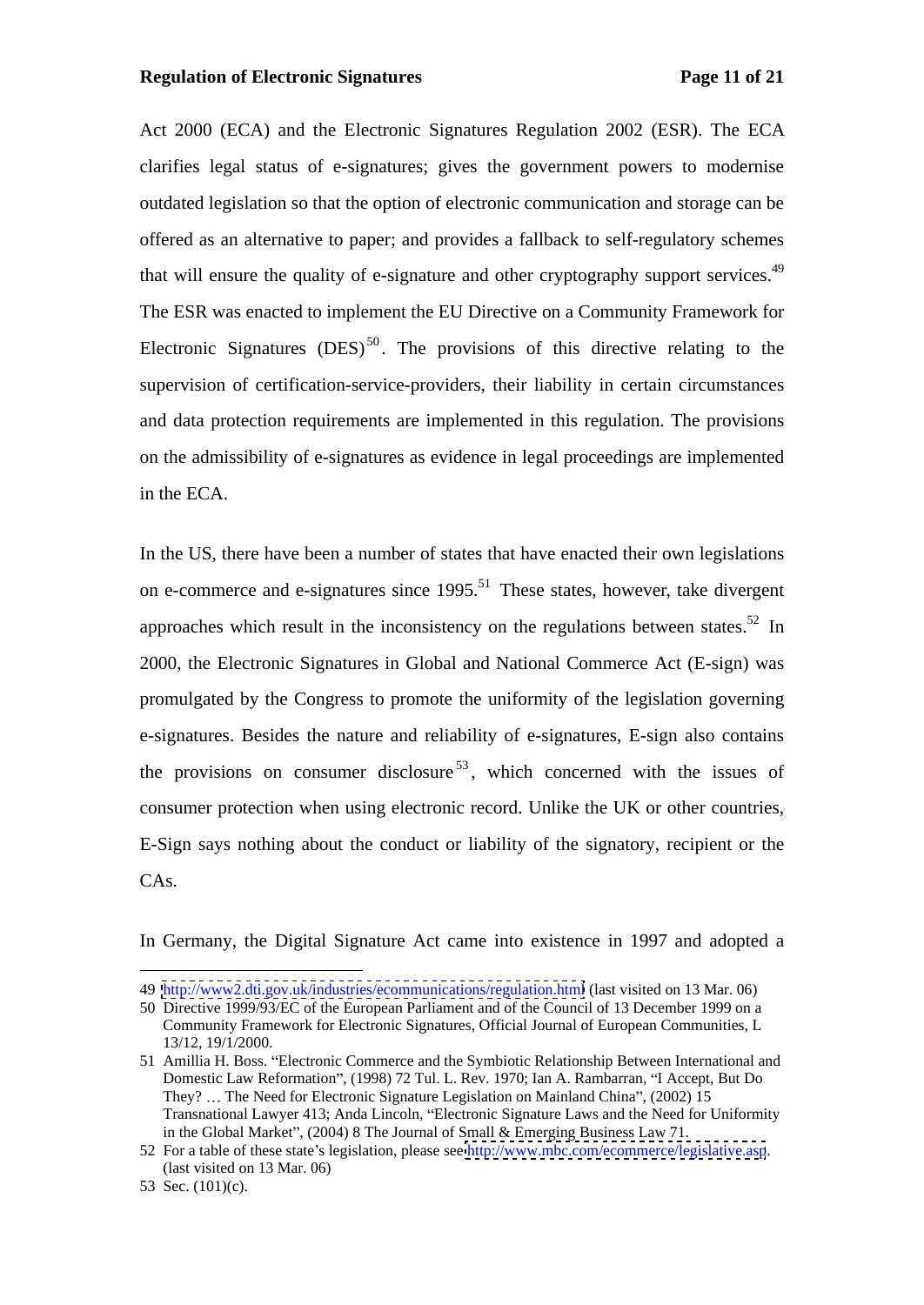#### **Regulation of Electronic Signatures Page 12 of 21**

highly prescriptive approach which only gives legal effect to digital signatures supported by a CA that must fulfill high technical, organisational and infrastructural requirements. This law has been proved limited feasibility in practice and was criticized because it may put the German companies in a disadvantageous position in the international transactions.<sup>54</sup> With the passage of the EU e-signature Directive, Germany has to implement the Directive into the national law. The Digital Signature Act was then been superseded by the "Law Governing Framework Conditions for Electronic Signatures and Amending Other Regulations" (SigG) entering into force on 22 May 2001. This law was supplemented by a series of secondary legislations, which include the Ordinance on Electronic Signatures (SigV), amendment of the Civil Code and Code of Civil Procedure. The German law does not regulate the conduct of the signatory and the relying party. But the SigG prescribes the nature and liability of e-signatures and imposes detailed requirements and liability on CAs.

In China, the first relevant regulation on electronic commerce traces back to the Contract Law issued in March 1999. Article 11 provides that "a written form means a memorandum of contract, letter or data message (including telegram, telex, facsimile, electronic data exchange and electronic mail), etc. which is capable of presenting its contents in a tangible form".<sup>55</sup> It, however, only recognizes data message as a form of writing in law and says nothing about e-signatures. At the provincial level,  $56$  some some local governments have released some rules to govern the electronic transactions, especially on the electronic certification services. For example, Hainan is the first government who enacted the *Hainan Administrative Measures on Digital Certification* in 2001. <sup>57</sup> Shanghai also issued the *Shanghai Administrative Measurement on Digital Certificate* on 18 November, 2002.<sup>58</sup> On 6<sup>th</sup> December, 2002  $<sup>th</sup>$  December, 2002</sup>

<sup>54</sup> Toralf Noeding and Kristina Bumberger, "Electronic Signatures in German Civil Law", 2001, 6(3) Communications Law 87.

<sup>55</sup> Art. 11 of the Contract Law.

<sup>56</sup> In China, the rules enacted at the provincial level are only effective within its own jurisdiction, and must not be contrary to the constitution, law and administrative regulation at the state level. (The term 'law' here means the law issued by the National People's Congress or the Standard Committee of the National People's Congress.)

<sup>57</sup> Available at: [http://www.infosec.org.cn/fanv/02\\_04.htm](http://www.infosec.org.cn/fanv/02_04.htm). (Chinese, last visited on 13 Mar. 06)

<sup>58</sup> Available at: [http://www.infosec.org.cn/fanv/02\\_03.htm](http://www.infosec.org.cn/fanv/02_03.htm). (Chinese, last visited on 13 Mar. 06)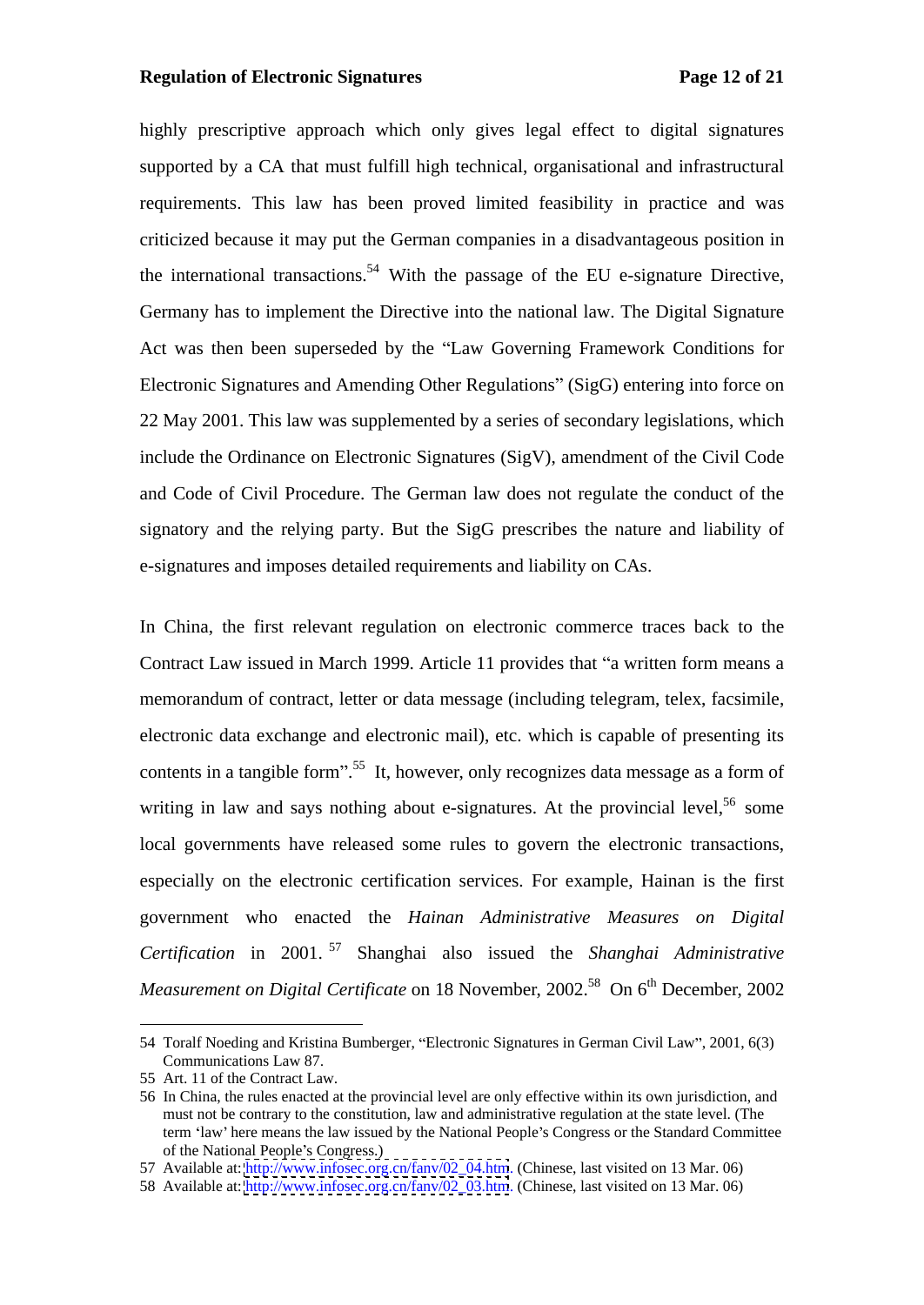### **Regulation of Electronic Signatures Page 13 of 21**

Guangdong province passed the *Electronic Transactions Regulations*, which became effective as of  $1^{st}$  February, 2003.<sup>59</sup> On 28 August, 2004, the Electronic Signatures Law (ESL) was Passed by No. 11 meeting of the No. 10 Standard Committee of the National People's Congress, and it will come into force on  $1<sup>st</sup>$  April, 2005. To st April, 2005. To supplement this law, the Ministry of Information industry also enacted the Administrative Measure on Electronic Certification Service (AMECS) which will come into force on 1 April,  $2005$ .<sup>60</sup> The ESL not only address the issues of e-signatures, but also those of data message. It also prescribes the obligations of the signatory and the CAs, but keeps silent on the relying party. The law together with AMECS provides detailed requirements and supervision on the conduct of the CAs.

## **3.2 The different level of recognition of e-signatures**

In these four countries, an e-signature is defined in such a way to include various forms.<sup>61</sup> However, they give different level of recognition of e-signatures. The UK and the US does not give any favourable presumption on any kinds of e-signature. All e-signatures receive the same treatment and will be recognised valid provided that they indicate the purpose of authenticating the document in that particular case. The evidential value of an e-signature is to be decided on a case-by-case circumstance.

In the UK, the ECA only states that e-signatures, the certification and the processes under which such signatures and certificates are created, issued and used shall be **admissible** in evidence in terms of the authenticity of the communication or data or the integrity of the communication or data.<sup>62</sup> This definition of an e-signature was adopted because it was thought that there exists in the UK law a mechanism which is sufficient to recognise e-signatures, and furthermore, the English law does not give preferable assumption on any kind of signatures and their evidential weight is

 <sup>59</sup> Available at: [http://www.sol.net.cn/law/law\\_show.asp?ArticleID=20344](http://www.sol.net.cn/law/law_show.asp?ArticleID=20344). (Chinese, last visited on 13 Mar. 06)

<sup>60</sup> Available at:<http://www.mii.gov.cn/zcfg/bl35.htm>. (Chinese, last visited on 13 Mar. 06)

<sup>61</sup> See Sec. 106(5) of E-Sign, Section 2 of the ESR, Section 2(1) of SigG, Art. 2 of ESL.

<sup>62</sup> Section 7 of the ECA.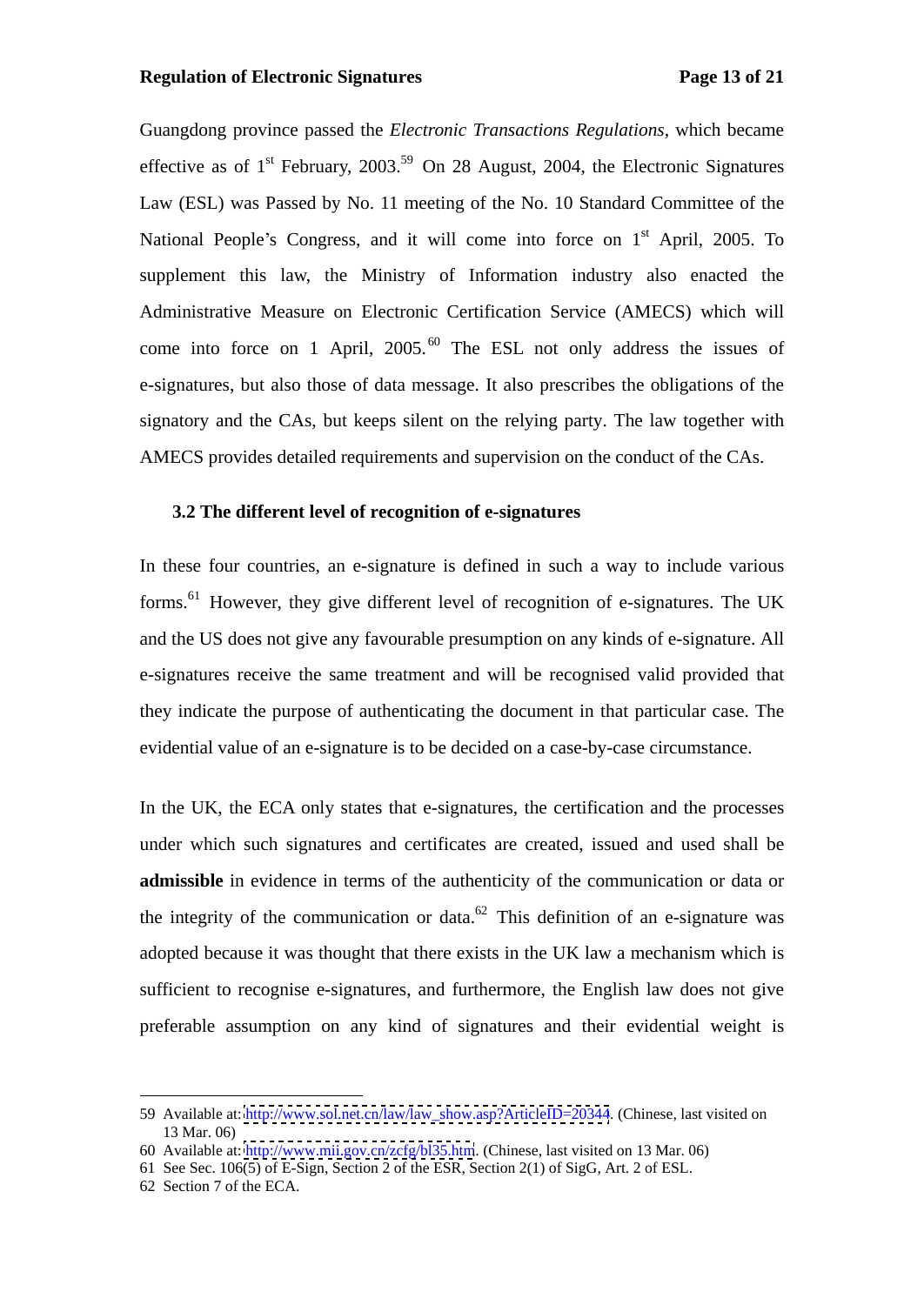### **Regulation of Electronic Signatures Page 14 of 21**

assessed on the case-by-case basis in authenticating the signed document.<sup>63</sup>

In the US, a signature requirement may be met by e-signatures.<sup>64</sup> A signature may not be denied legal effect, validity, or enforceability on the sole ground that it is in electronic form.<sup>65</sup> The denial of an e-signature requires more other factors than the electronic form. A contract in relation to a transaction may not be denied legal effect, validity, or enforceability on the sole ground that an e-signature was used in the contract.<sup>66</sup> That means, the single fact that an e-signature was used does not affect the effect or enforceability of a contract. This approach adopted by the UK and the US is called "the minimalist approach", the primary consideration behind which is to let the marketplace to determine which technology will flourish.<sup>67</sup>

In Germany and China, certain kinds of e-signatures are given preferable assumption. Other kinds of e-signatures may not be denied legal effect only because it is in electronic form or it does not belong to 'advanced', 'qualified' or 'reliable' e-signatures as defined in the law. This approach is called the "two-tiered approach".

The SigG gives favourable assumption to reliable e-signatures and recognised them equivalent to hand-written signatures.<sup>68</sup> 'Qualified' e-signatures are those advanced e-signatures which are based on a qualified certificate and have been produced with a secure signature-creation device.<sup>69</sup> 'Advanced' e-signatures are those e-signatures which (i) are unique to the signatory, (ii) could identify the signatory, (iii) are under sole control of the signatory, and (iv) link to the document signed in a way that any alteration of the document could be detected.<sup>70</sup> The 'electronic form' can also

<sup>63</sup> Chris Reed, note 20; Jos Dumortier etc, "The Legal and Market Aspect of Electronic Signature", p. 29, available at:

[http://europa.eu.int/information\\_society/eeurope/2005/all\\_about/trust/electronic\\_sig\\_report.pdf.](http://europa.eu.int/information_society/eeurope/2005/all_about/trust/electronic_sig_report.pdf) 64 Sec. 101(b)(1) of E-Sign.

<sup>65</sup> Sec. 101(a)(1) of E-Sign.

<sup>66</sup> Sec.  $101(a)(2)$  of E-Sign.<br>67 John S. Stolz & John D. Cromie, "Electronic Signatures in Global and National Commerce Act", available at:<http://www.cfg-lawfirm.com/articles/oneclick.html>. (last visited on 13 Mar. 06). 68 § 126aof BGB

 $69$  Section 2(3) of SigG.

<sup>70</sup> Section 2(2) of SigG.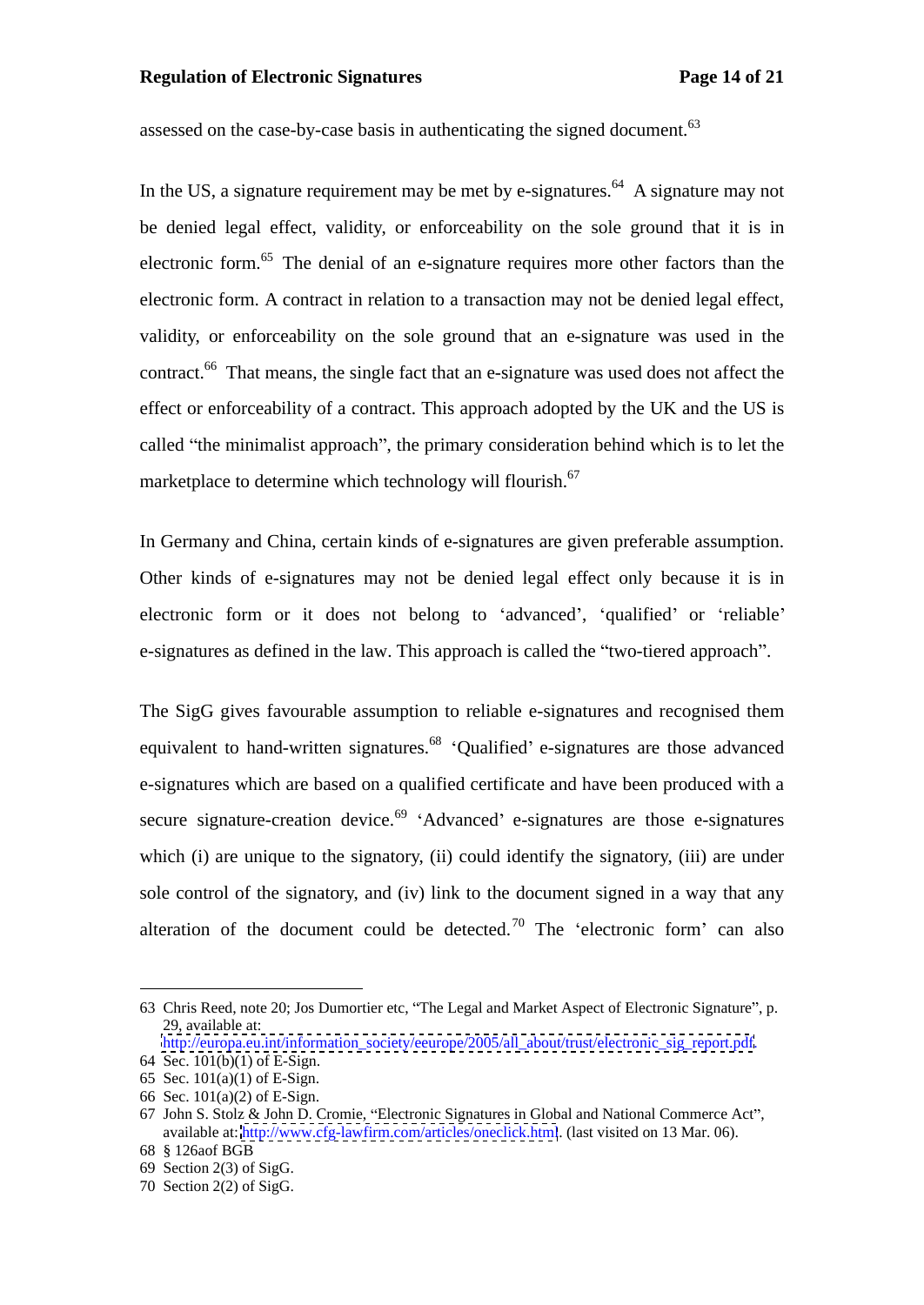### **Regulation of Electronic Signatures Page 15 of 21**

substitute the written form unless the statute law says otherwise.<sup>71</sup> Moreover, the Code of Civil Procedure presumes that an electronic declaration signed with the 'qualified e-signature' is authentic.<sup>72</sup> In the public sector, the administrative procedure law, the general tax law and the general social also recognise the electronic form equivalent to the handwritten form.<sup>73</sup> The rules for the use of electronic documents in court procedure have also been established.<sup>74</sup>

In China, The ESL offers the reliable e-signature the same legal effect as the hand-written signatures or seals.<sup>75</sup> The reliable e-signatures are those which meet the requirements prescribed in article 13. These requirements include (i) The signature creation data is uniquely linked to the signatory; (ii) the signature creation data is under the sole control of the signatory; (iii) any alteration to an e-signature after signing could be detected; and (iv) any alteration to the data message after signing could be detected. These requirements are similar to those of 'advanced' e-signature in SigG in Germany.

#### **3.3 The different requirement and liability of the parties**

Different jurisdictions hold different views on the requirement and liability issues of the parties involved in an e-signature. In the UK, the ESR does not impose any liability on either the signatory, the relying party or the CAs who does not issue the qualified certificate to the public. It only imposes detailed requirements on qualified certificates and the CAs who issue qualified certificates to the public.<sup>76</sup> Such CAs will also be liable for the loss suffered by the person who reasonably relied on such certificate unless the CAs prove he was not negligent.<sup>77</sup> In the UK, there is an independent, industry-led, self-regulatory scheme, called tScheme, which is set up to

<sup>71 § 126(3)</sup> of BGB.<br><sup>72</sup> § 371a of the Code of Civil Procedure.<br><sup>73</sup> Jos Dumortier, et, note 63, p72.<br><sup>74</sup> Justizkommunikationsgesetz, entered into forced on 1 April, 2005. (Information from *e-Signature Law Journal*, 2005, Vol. 2, No. 2, p.75.)<br><sup>75</sup> Art. 14 of ESL.<br><sup>76</sup> Annex I and II of the RSR.<br><sup>77</sup> See Section 4 of the ESR.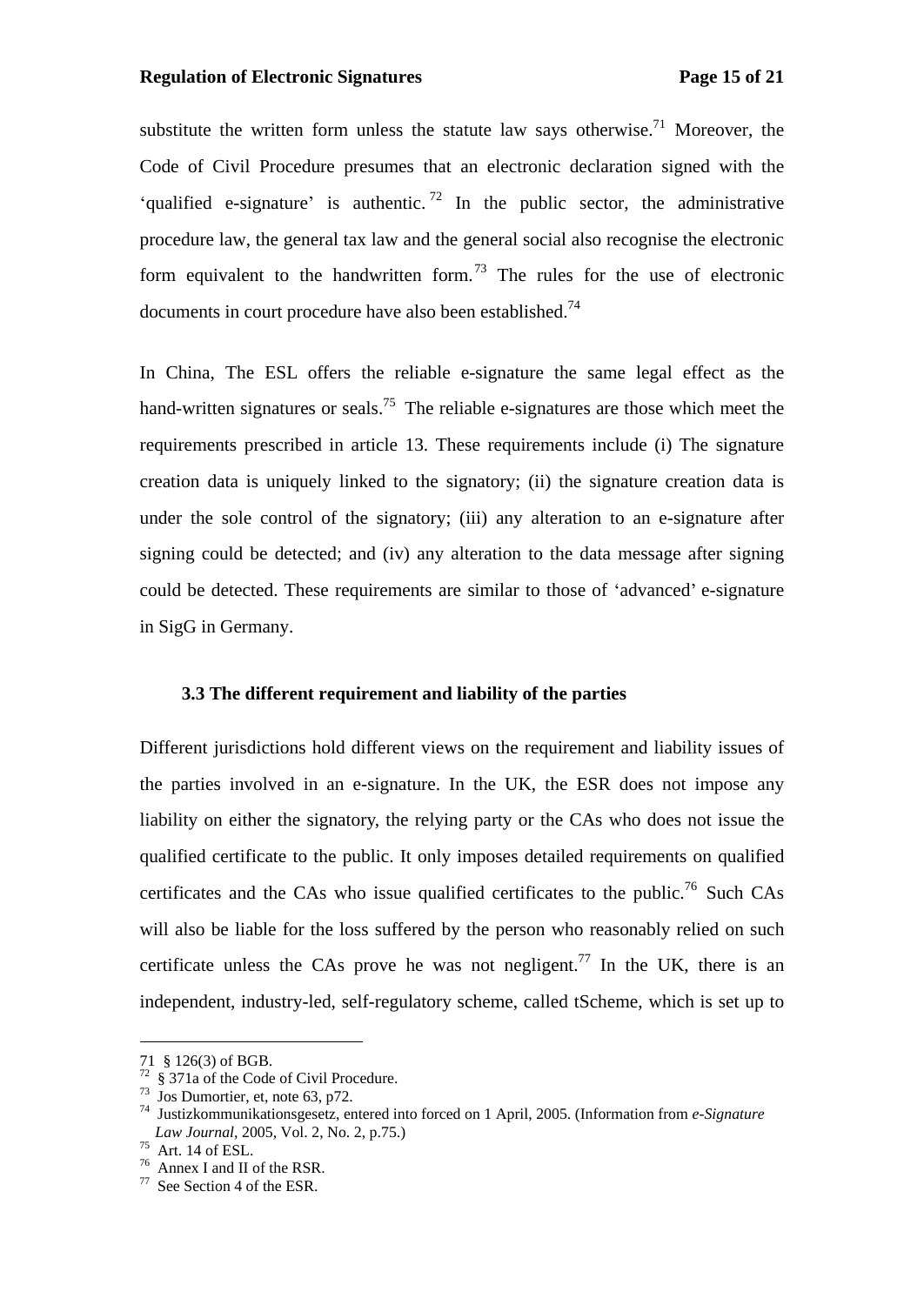assess and approve trust services on minimum standards.<sup>78</sup> But this is a volunteer scheme.

In the US, the E-sign says nothing about the conduct or liability of the signatory, recipient or the CAs. However, E-sign imposes detailed requirements in relation to the consumer disclosure on the person who provides the electronic record in the consumer transactions. For example, a requirement to be in writing in a consumer transaction requires prior consent with the use of electronic means.<sup>79</sup> The consumer, prior to consenting, should be provided with a clear and conspicuous statement informing them of their rights and obligations, $80$  including their right to withdraw the consent and how to withdraw<sup>81</sup>; the scope of application of the consent<sup>82</sup>; how to obtain a hard copy of an electronic record after the consent  $83$ ; and the requirements to access and retain the electronic records<sup>84</sup>. If there is any change to the requirements after consent, the consumer shall be provided with a statement of such changes and the rights to withdraw the consent without  $\cos^{85}$ . The consumer shall consent electronically in such a manner that can reasonably expect that they can access the subject of the consent in the electronic form.<sup>86</sup> However, the legal effect of the contract shall not be denied only because of failure to obtain electronic consent or confirmation of consent.87 Moreover, E-Sign does not affect the content or timing of any disclosure or other record required by other laws.<sup>88</sup>

The German law does not regulate the conduct of the signatory and the relying party. But SigG and the Ordinance impose detailed requirements on CAs and qualified certificates, and liability on CAs. For instance, the CAs must show that they have the

<sup>&</sup>lt;sup>78</sup> For more information, see [www.tscheme.org](http://www.tscheme.org). (last visited on 13 Mar. 06)<br><sup>79</sup> Sec. 101(c)(1)(A) of E-Sign.<br><sup>80</sup> Sec. 101(c)(1)(B) of E-Sign.<br><sup>81</sup> Sec. 101(c)(1)(B)(II), (iii) of E-Sign.<br><sup>82</sup> Sec. 101(c)(1)(B)(ii) of E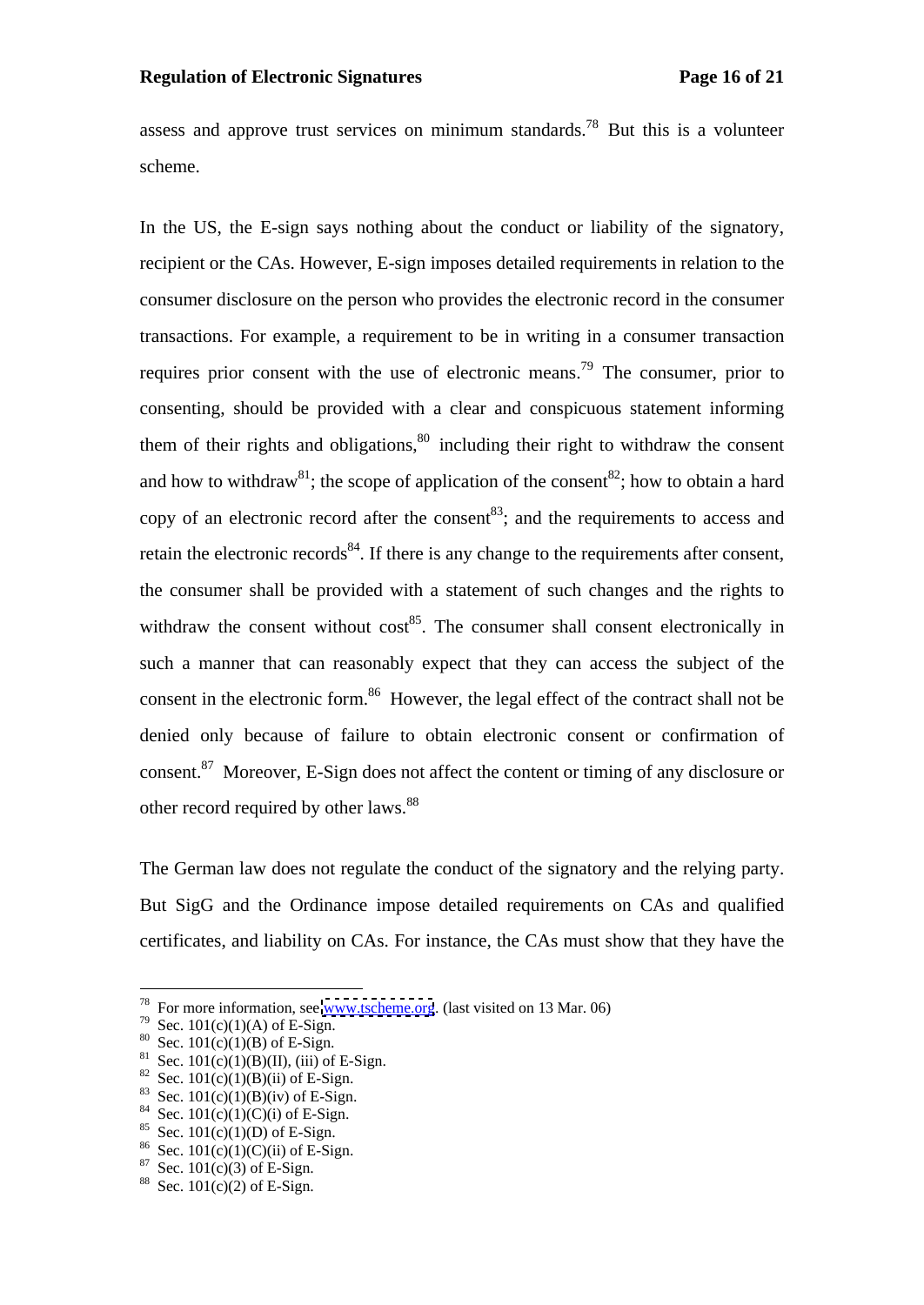### **Regulation of Electronic Signatures Page 17 of 21**

necessary reliability and specialized knowledge and report to the competent authority<sup>89</sup> and ensure that they can meet their statutory obligation for reimbursement of damages caused by him due to the infringement of the requirements or products or failure of the security facilities.<sup>90</sup> When issuing a qualified certificate, a CA shall reliably identify the applicant, ensure that data for qualified certificates cannot be falsified or forged without detection, keep the signature codes secret and employ reliable personnel and products that meet the requirements under this law.<sup>91</sup> The CAs have the obligation to inform the applicant of the measure to ensure the security of the qualified e-signatures and of the legal validity associated with qualified e-signatures. $92$ If the CAs infringe the above requirements or their product or security facilities fail, they shall be responsible for any damage suffered by a third parties because of relying their products unless the third party knew or must have known the data has been compromised or they have incurred no culpability.<sup>93</sup> Although the German law does not require prior governmental approval for Certification Services as that in previous digital signature act, it offers a system of voluntary governmental "accreditation" of the CAs. If they meet additional technical and administrative security requirements as required in section 15, they will be granted a certificate from the competent authorities.<sup>94</sup> This voluntary accreditation system has been widely accepted by the CAs who issue qualified certificates. $95$ 

The Chinese ESL imposes obligations on the signatory and the CAs, but says nothing about the relying parties. Particularly, the ESL together with the AMECS provides detailed requirements and liability on the CAs and how the CAswill be administrated and supervised. The signatory shall exercise reasonable care to protect the signature creation data and shall notify any related party without undue delay and stop using the signature creation data if the signature creation data has been or may have been

 $89\,$  § 4 of SigG.

 $90\text{ }$  § 12 of SigG.

 $91\,$  § 5 of SigG.

 $92 \text{ § } 6 \text{ of } \text{SigG}.$ 

 $93\text{ }$  § 11 of SigG.

 $94 \text{ }$  § 15 of SigG.

 $^{94}$  § 15 of SigG.<br><sup>95</sup> Jos Dumortier, et, note 63, p190.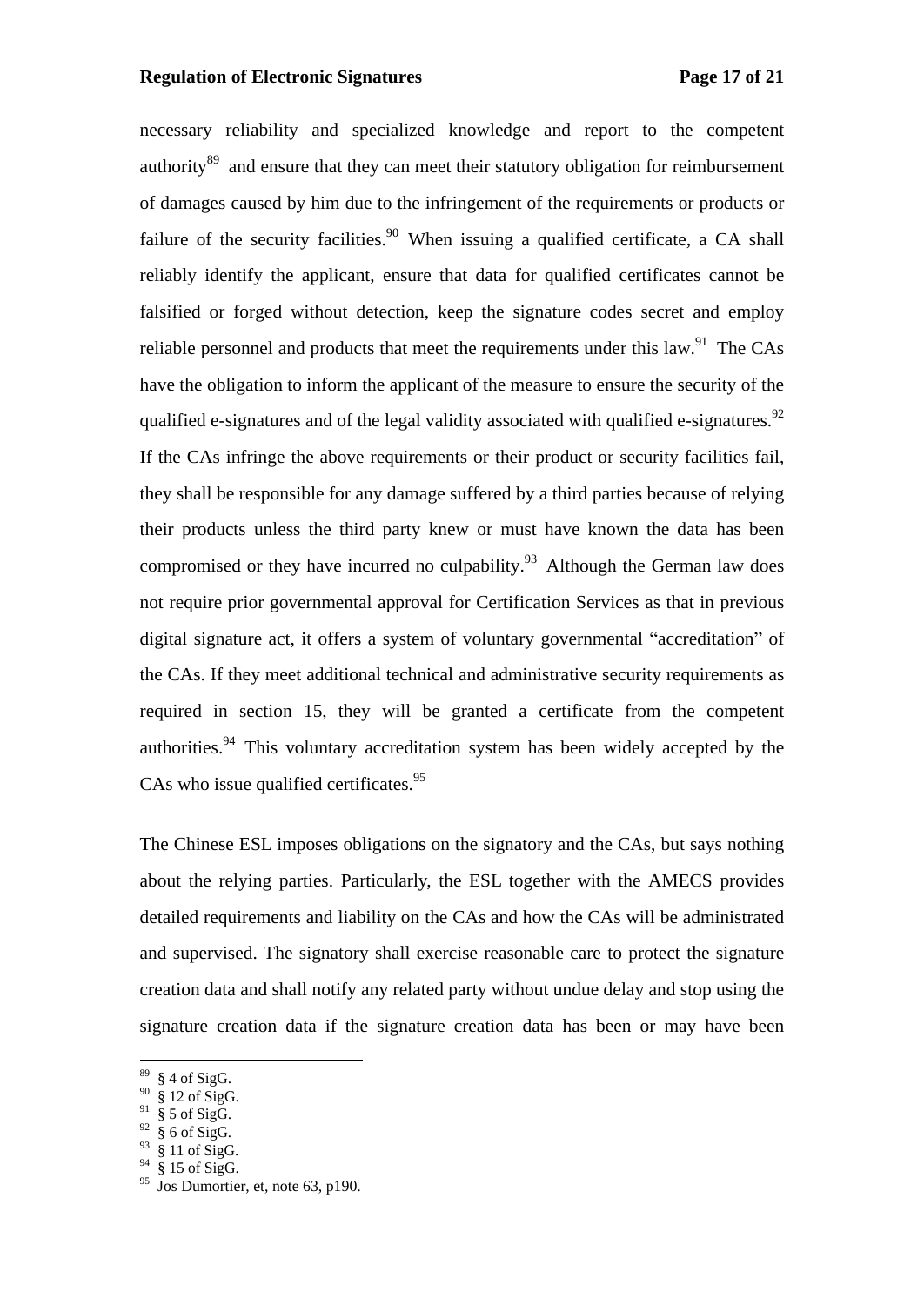compromised. <sup>96</sup> The applicant shall provide genuine, complete and accurate information when applying for a certificate,  $97$  or he will be responsible for any damages caused.<sup>98</sup> The CAs shall meet the capital, technical, professional, spatial and physical criteria as required by the law,<sup>99</sup> and apply for a licence before providing the certification service<sup>100</sup>. The CAs will bear the damage suffered by the signatory and the relying party acting on the certification service if not complying with the rules as prescribed to provide the service unless they could prove they are not at fault and will be published by the Ministry of Information Industry (MII).<sup>101</sup>

## **4. Are the different backgrounds relevant in e-signatures regulation?**

It could be found from the analysis above that although there are high initiatives on regulating e-signatures, the policy-makers in different jurisdictions do not achieve a consensus on how to regulate e-signatures. The e-signatures laws have been designed differently no matter on the structure, the nature and reliability of e-signatures and the requirement and liability of the parties involved in e-signatures, etc. It raises the questions why there are such high consensus on regulating e-signatures in different jurisdictions and why this high consensus does not result in the agreement or similarity on the design of such laws. Are the different backgrounds relevant or irrelevant?

It seems that the different economic, cultural and legal backgrounds are irrelevant or not significant in deciding the entry of such regulation as certain level of legislation and legal reform have been taken by national governments around the world no matter in developed or developing countries, common or civil law countries, western or

 $\frac{96}{97}$  Art. 15 of ESL.<br> $\frac{97}{97}$  Art. 20 of ESL.

<sup>&</sup>lt;sup>98</sup> Art. 27 of ESL.<br><sup>99</sup> Art. 17 of ESL; Art. 5 of AMECS.<br><sup>100</sup> Art. 18 of ESL; Art. 6 of AMECS.<br><sup>101</sup> Art. 28, 31 of ESL; Art. 17, 18, 20 of AMECS.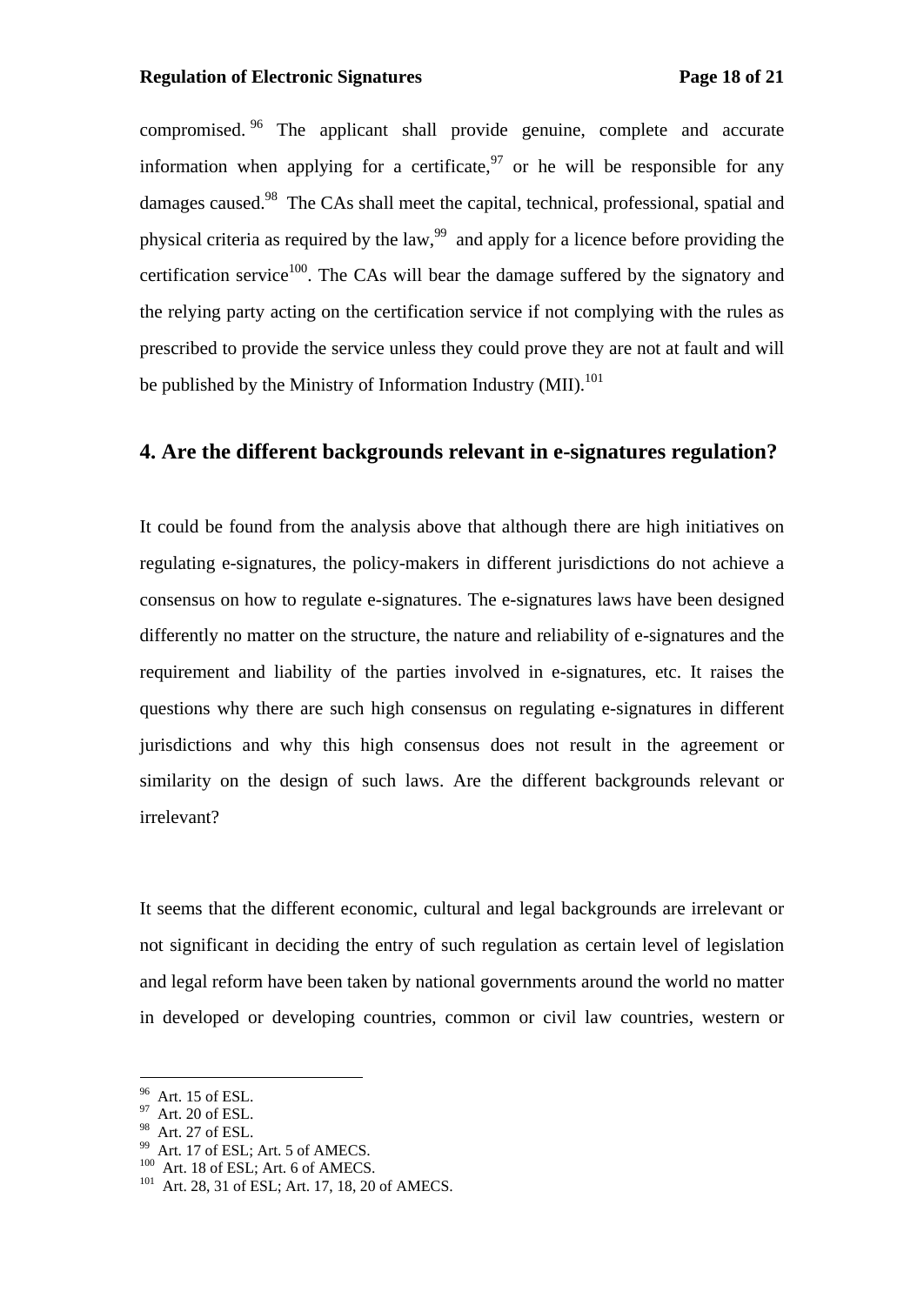### **Regulation of Electronic Signatures Page 19 of 21**

eastern countries. There has never been such a high level of consensus on the initiatives of legal reform around the world. The reasons for this, in the author's view, might be (i) the government wants to promote the developments of e-commerce to improve its economy power, as indicated in many e-signatures law's purposes; (ii) the government wants to resist the negative influence of e-commerce and other countries regulation. The legislation may provide more certainty in e-commerce and put domestic parties in a disadvantageous position in international transactions. This highlights the pervasiveness and significance of electronic authentication and then the ICT in the economic and social development, which have significantly impacted on the existing legal systems. (iii) The "regulative competitiveness", that is, a country decides to regulate e-signatures because other jurisdictions have taken such actions, might trigger such regulatory initiatives of the governments. It is in the policy-makers' mind that non-action might put domestic parties in a disadvantageous position in international transactions. (iv) As showed in 2.3, the fact that the previous laws in most jurisdictions do not provide a clear definition of a signature and answer of what constitute a legally valid signature, to some extent, provides an easier entry for e-signature regulations. Therefore, recently years saw a huge number of laws and regulations on e-signatures.

However, the diversity of the regulation on e-signatures, in the author's view, might partly result from the different economic, cultural and legal backgrounds. (i) The economic background might not have a great impact on the diverse regulation as e-commerce as well as the e-signatures technologies have not been fully developed in developed as well as developing countries. However, the debate on regulation of e-signatures does begin earlier in developed countries than developing countries. (ii) The market-oriented economy in developed countries requires least intervention by the governments. Although China has gradually changed from centrally planned system to a more market-oriented economy, the government's intervention in the market is still obvious than other market-oriented economy countries. This difference might result in the different regulation on the CAs, where China has enacted a very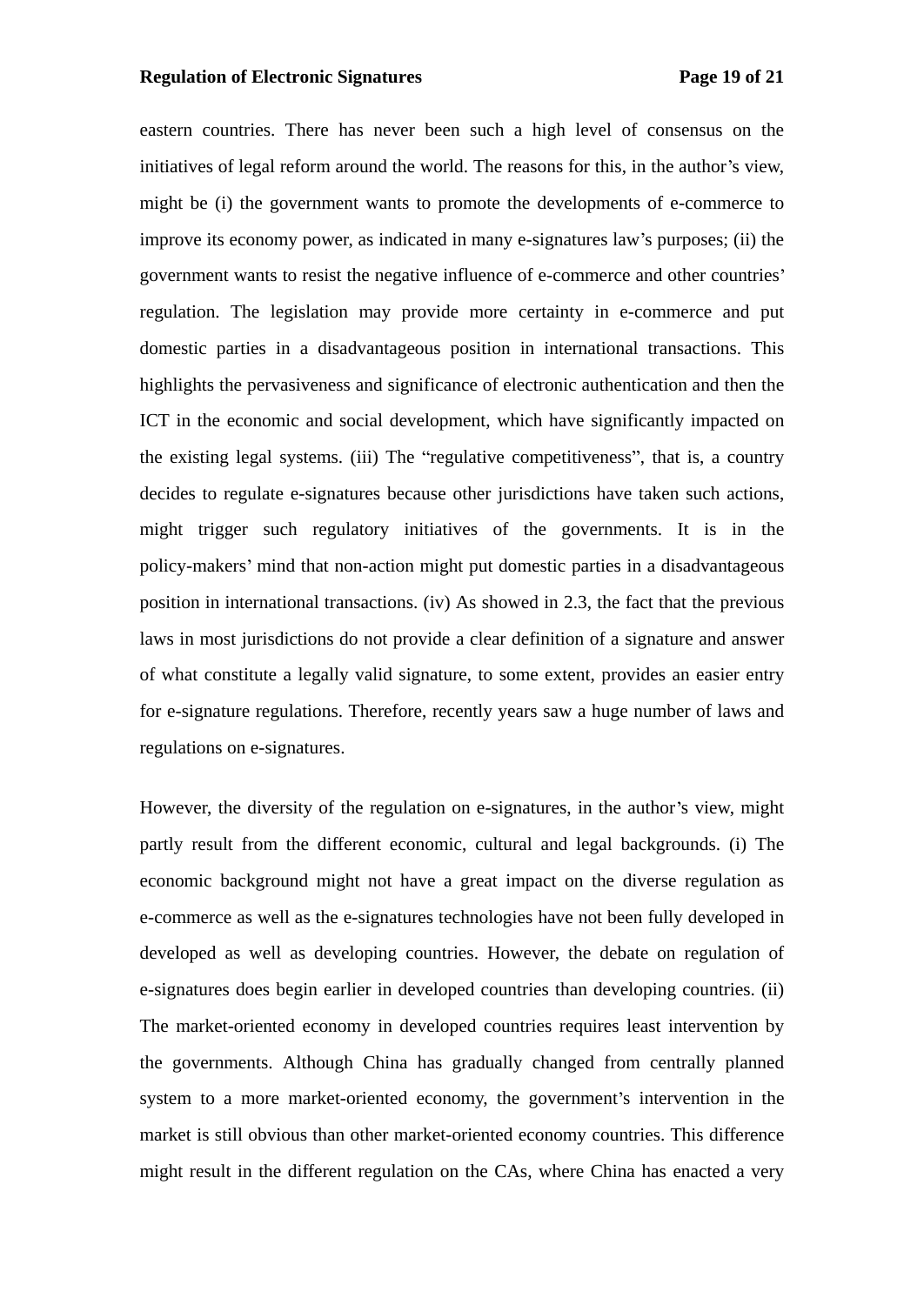### **Regulation of Electronic Signatures Page 20 of 21**

detailed administrative and supervisory system, such as AMECS, on the CAs', while the US, the UK and Germany does not, or only provide a volunteer scheme on the CAs. (iii) The different attitude on the CAs might also result from the different culture. The collectivism tendency in China has historically put the governments on a position where their decisions are usually regarded authoritative and irrefutable and people get used to resort to the governments. Therefore, an administrative system on the CAs has been supported by the policy-makers. On the compulsory administration on the CAs by the governments, and a volunteer scheme is preferred. (iv) The different requirement on a legally valid signature might have resulted in the different level of recognition of e-signatures. SigG and ESL give favorable assumption on certain kind of e-signatures and make them equivalent to hand-written signatures. This may be partly because German and Chinese laws have a more restrict form requirement on signatures. While in the US and the UK, all e-signatures receive the same treatment because a signature could be regarded valid regardless of its form and no presumption is given on hand-written signatures. other hand, the individualism tendency in western countries concerns more with the individuals freedom in the market and governments exert intervention only when necessary. Therefore, there usually is no compulsory administration on the CAs by the governments, and <sup>a</sup> volunteer scheme is preferred. (iv) The different requirement on <sup>a</sup> legally valid signature might have resulted in the different level of recognition of e-signatures. SigG and ESL give favorable assumption on certain kind of e-signatures and make them equivalent to hand-written signatures. This may be partly because German and Chinese laws have a more restrict form requirement on signatures. While in the US and the UK, all e-signatures receive the same treatment because a signature could be regarded valid regardless of its form and no presumption is given on hand-written signatures.

## **5. Conclusion**

ICT development greatly challenges the legal systems which are formulated in a world where paper document are used in transactions. The last decade has seen the